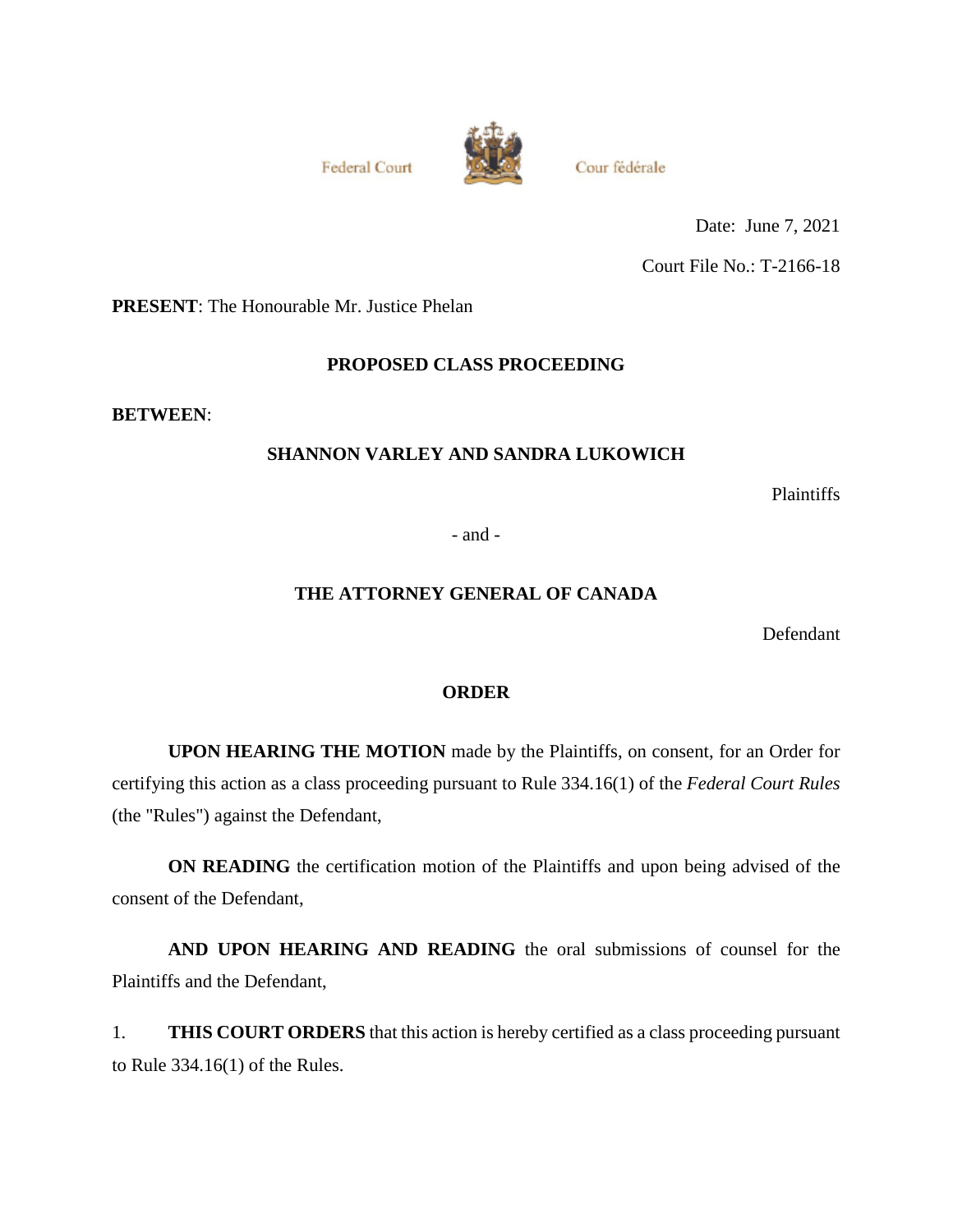### 2. **THIS COURT ORDERS** that the Class is hereby defined as follows:

All Indigenous persons, as referred to by the Supreme Court of Canada in *Daniels v. Canada (Indian Affairs and Northern Development)*, 2016 SCC 12, at para. 6, excluding Indian persons (as defined in the *Indian Act*) and Inuit persons, who were removed from their homes in Canada between January 1, 1951 and December 31, 1991 and who were placed in the care of non-Indigenous foster or adoptive parents.

3. **THIS COURT ORDERS** that the claims asserted on behalf of the Class against the

Defendant are negligence and breach of fiduciary duty.

- 4. **THIS COURT ORDERS** that the common issues shall be defined as follows:
	- (a) Did Canada have a fiduciary duty to take reasonable steps to prevent all Indigenous persons, as referred to by the Supreme Court of Canada in *Daniels v. Canada (Indian Affairs and Northern Development)*, 2016 SCC 12, at para. 6, excluding Indian (as defined in the *Indian Act*) and Inuit persons, who were placed in the care of non-Indigenous foster or adoptive parents from losing their Indigenous identities?
	- (b) If the answer to (a) is yes, did Canada breach this duty?
	- (c) Did Canada owe a common law duty of care to take reasonable steps to prevent all Indigenous persons, as referred to by the Supreme Court of Canada in *Daniels v. Canada (Indian Affairs and Northern Development)*, 2016 SCC 12, at para. 6, excluding Indian (as defined in the *Indian Act*) and Inuit persons, who were placed in the care of non-Indigenous foster or adoptive parents from losing their Indigenous identities?
	- (d) If the answer to (c) is yes, did Canada breach this duty?
	- (e) If the answer to either (b) or (d) is yes, can the Court make an aggregate assessment of some or all of the damages suffered by the Class as part of the common issues trial?
	- (f) If the answer to either or (b) or (d) is yes, is an award of punitive damages warranted?
	- (g) If the answer to (f) is yes, what amount of punitive damages ought to be awarded?

5. **THIS COURT ORDERS AND DECLARES** that the representative plaintiffs hereby appointed are Shannon Varley and Sandra Lukowich who are deemed to constitute adequate representative Plaintiffs of the Class.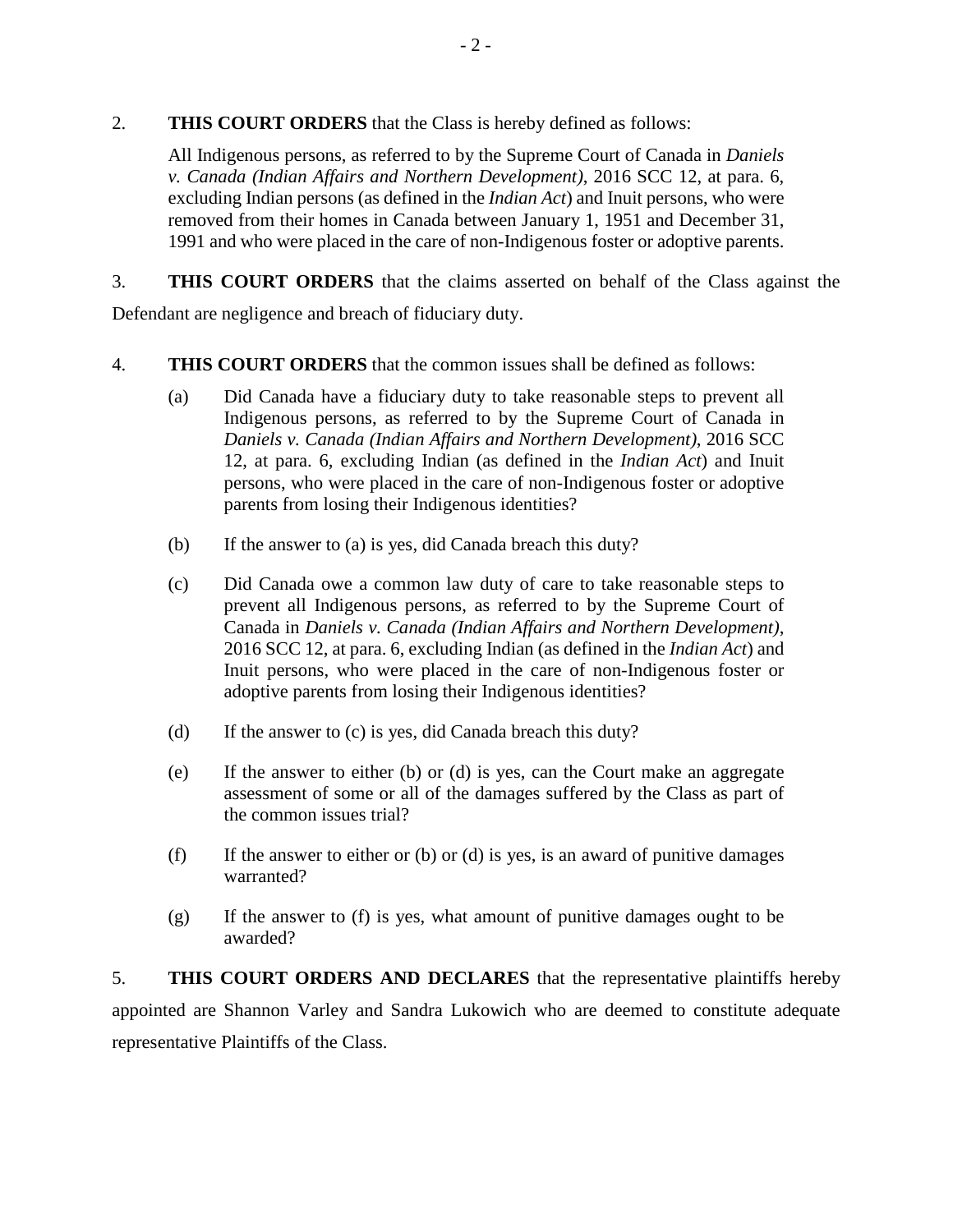6. **THIS COURT ORDERS** that Koskie Minsky LLP and Paliare Roland Rosenberg Rothstein LLP are appointed Class Counsel.

7. **THIS COURT ORDERS** that Kutzman Carson Consultants LLC (the "Administrator") be and is hereby appointed as the Administrator.

8. **THIS COURT ORDERS** that Notice of Certification shall be provided in the forms attached as **Schedules "A"** (the "Short Form Notice") and **Schedule "B"** (the "Long Form Notice") and in the manner described at **Schedule "C"**.

9. **THIS COURT ORDERS** that the Notice Plan provided for in paragraph 7 above satisfies the requirements of the applicable class proceedings law and this Court, and is the best notice practicable under the circumstances.

10. **THIS COURT ORDERS** that the expense of notice in paragraph 7 above shall be borne by the Defendant, subject to review and readjustment by agreement or order at the termination of this proceeding.

11. **THIS COURT ORDERS** that a Class member may opt out of this class proceeding by delivering a signed opt-out coupon, in the form attached at **Schedule "D"**, by November 3, 2021 (the "Opt Out Deadline") to the Administrator by email, mail or facsimile and must be received or post marked, if delivered by mail, by the Opt Out Deadline.

12. **THIS COURT ORDERS** that no Class Member may opt out of the class proceeding after the Opt Out Deadline, except with leave of the Court.

13. **THIS COURT ORDERS** that Class Counsel may make non-material changes to the notice and the Opt Out Form as are necessary and desirable with the consent of the Defendant.

14. **THIS COURT ORDERS** that the notice period shall commence on July 2, 2021 and conclude on November 3, 2021 unless otherwise ordered by the Court.

15. **THIS COURT ORDERS** that the Litigation Plan attached hereto as **Schedule "E"** is hereby approved.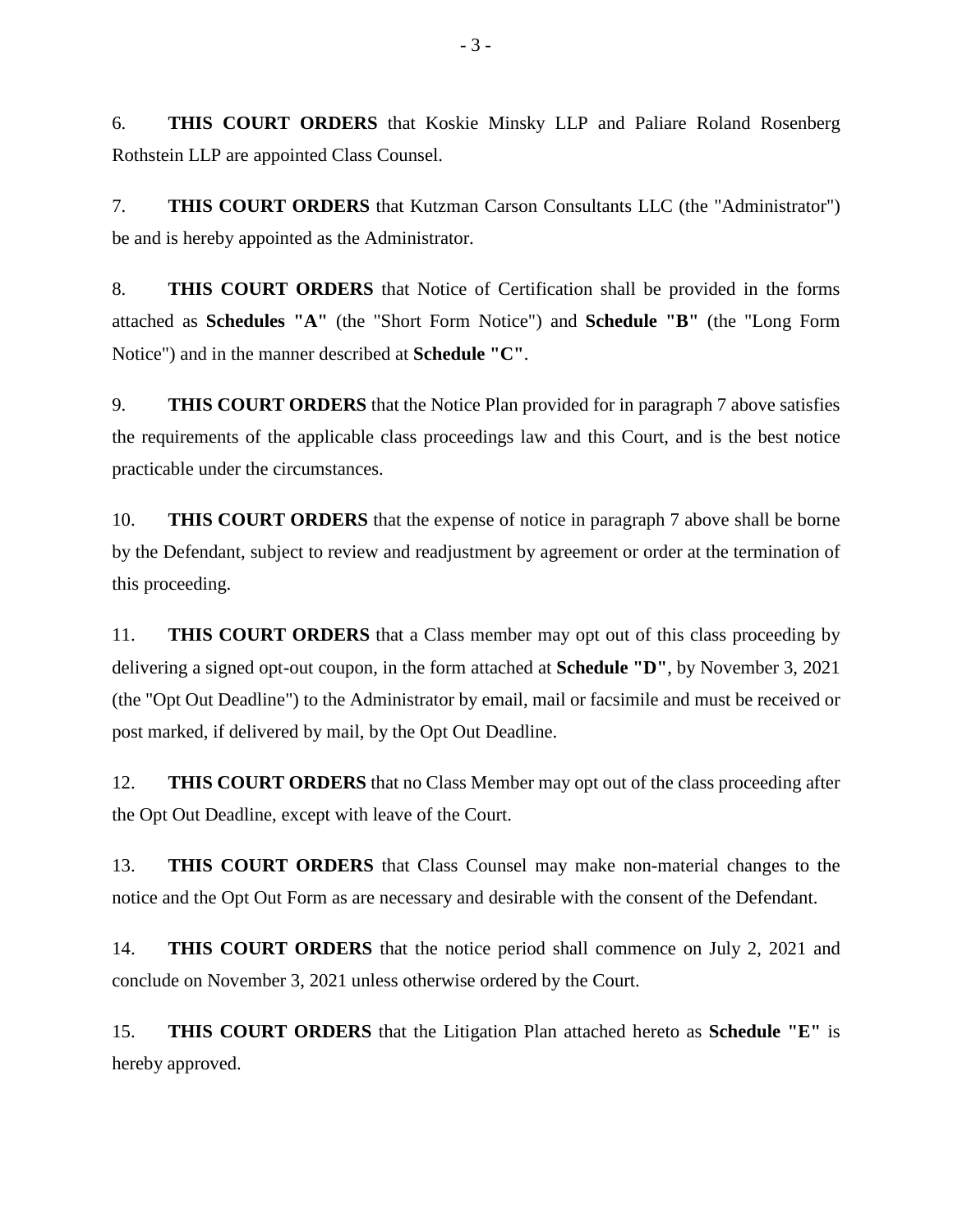16. **THIS COURT ORDERS** that pursuant to Rule 334.39(1) of the Rules there shall be no costs payable by either party for the motion.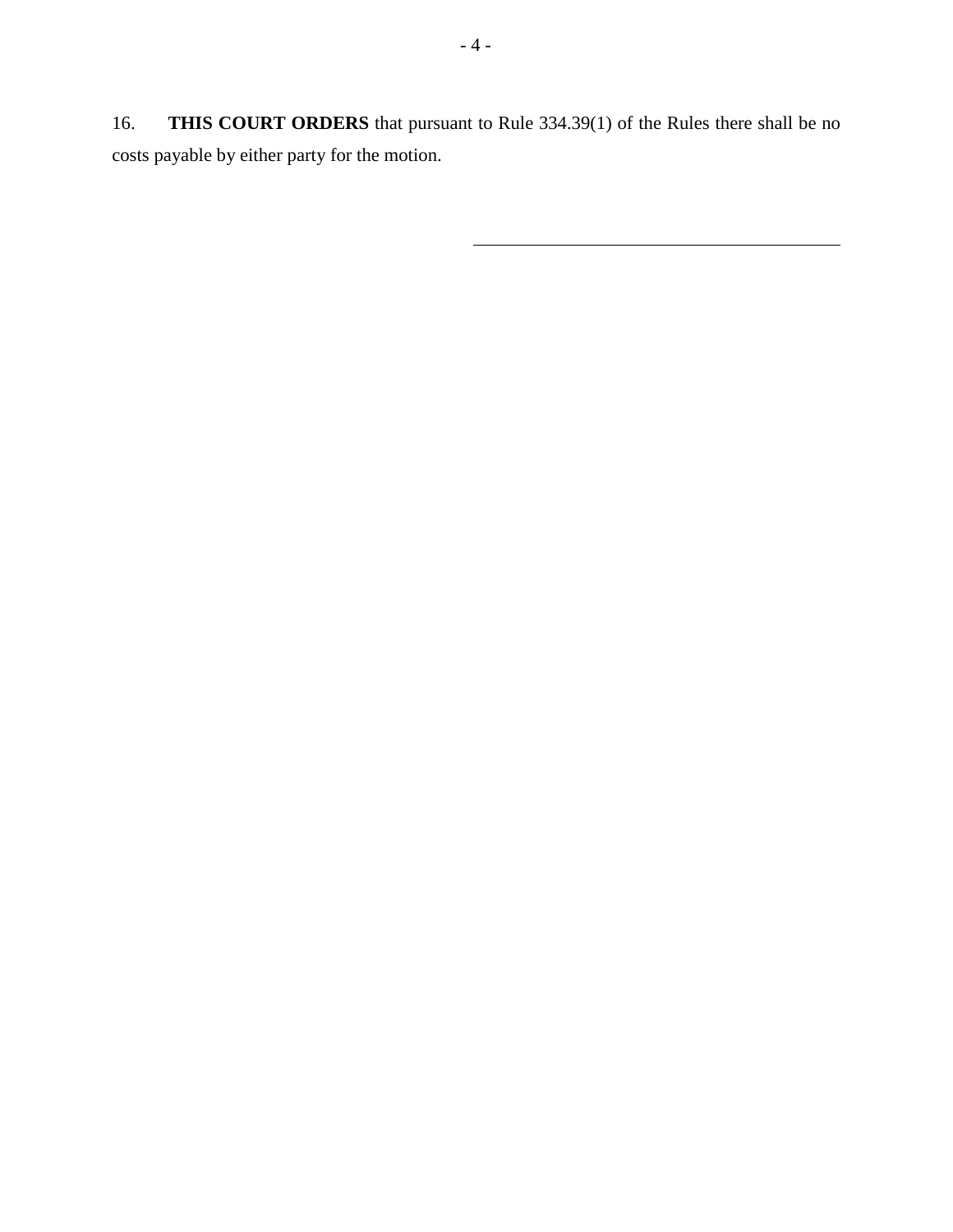# **SCHEDULE "A"**

# *SHORT-FORM Notice*

### *Are you an Indigenous person who survived the Sixties Scoop but who was not included in the previous class action and settlement?*

### *A class action may affect you. Please read this carefully.*

The Federal Court has certified a class action on behalf of all Indigenous persons, excluding Indian persons (as defined in the *Indian Act*) and Inuit persons, who were removed from their homes in Canada between January 1, 1951 and December 31, 1991 and who were placed in the care of non-Indigenous foster or adoptive parents (the **"Class"**).

If you meet this definition, you have a choice of whether or not to stay in the Class.

**To stay in the Class,** you do not have to do anything. If money or benefits are obtained through the class action, you will be notified about how to make a claim. You will be legally bound by all orders and judgments, and you will not be able to sue Canada about the legal claims in this case.

**If you do not want to stay in the class action,** you must submit an opt out form by September 15, 2021. You can find a copy of the opt out form online here: <https://kmlaw.ca/cases/sixties-scoop-metis-non-status-indian-class-action/>.

If you opt out, you will not get money or benefits from this lawsuit if any are awarded.

The Court has appointed Koskie Minsky LLP and Paliare Roland Rosenberg Rothstein LLP (**"Class Counsel"**) to represent the Class. You don't have to pay Class Counsel to participate. If money or benefits for the Class are obtained through the class action, Class Counsel may ask for lawyers' fees and costs, which would be deducted from any money obtained or would be paid separately by Canada.

## *For more information about your rights:*

Visit: <https://kmlaw.ca/cases/sixties-scoop-metis-non-status-indian-class-action>

### Call toll-free: 1-866-778-7986

Write to Koskie Minsky LLP, 20 Queen St. W., Suite 900, Toronto, ON M5H 3R3

Send an email to: [metisnonstatus60sscoopclassaction@kmlaw.ca](mailto:metisnonstatus60sscoopclassaction@kmlaw.ca)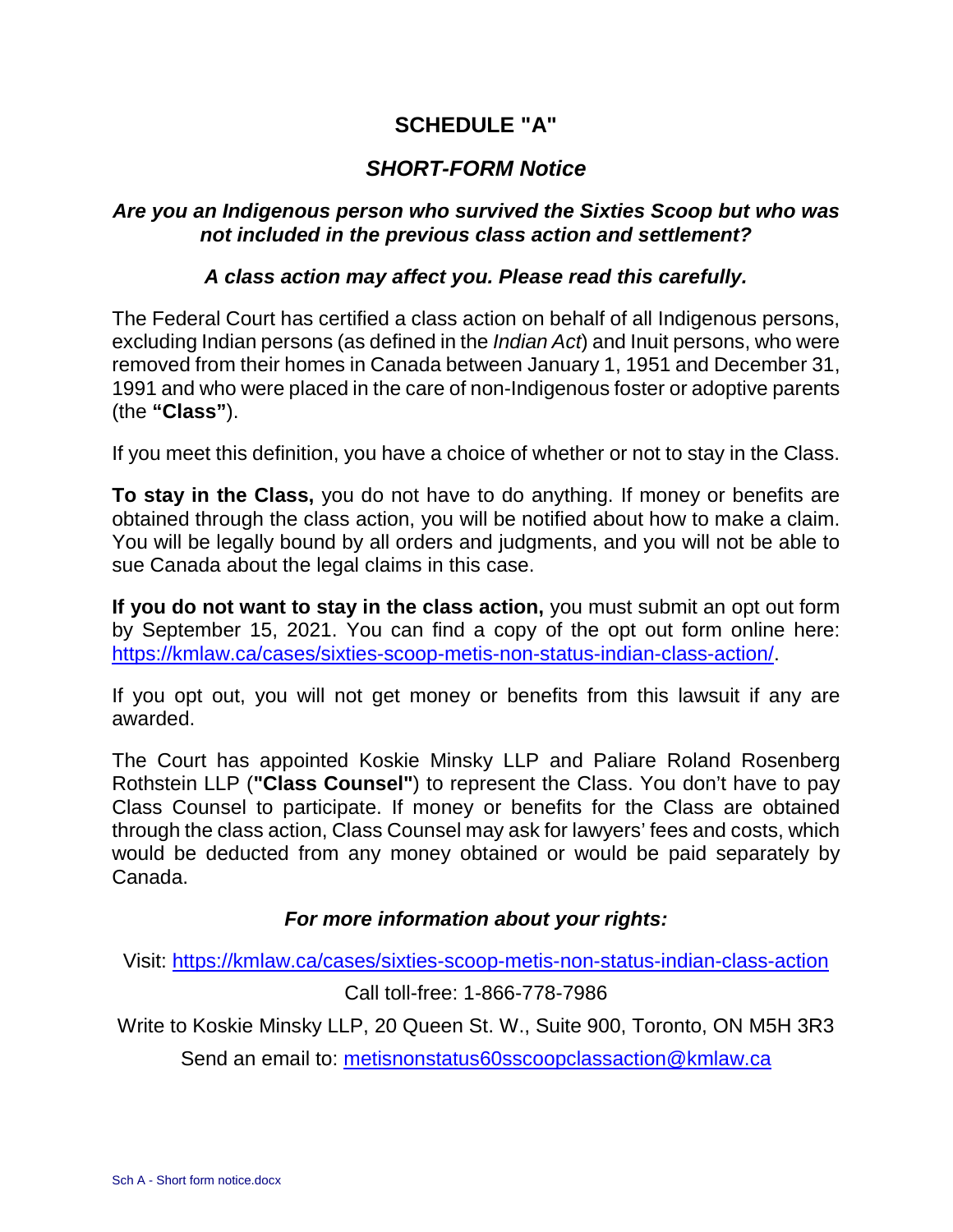# **SCHEDULE "B"**

# **LONG-FORM NOTICE**

# **Are you an Indigenous person who survived the Sixties Scoop but who was not included in the previous class action and settlement?**

If YES, a class action may affect your rights.

*A Court authorized this notice. You are not being sued.* 

The Federal Court has certified a class action on behalf of all Indigenous persons, excluding Indian persons (as defined in the *Indian Act*) and Inuit persons, who were removed from their homes in Canada between January 1, 1951 and December 31, 1991 and who were placed in the care of non-Indigenous foster or adoptive parents (the **"Class"**).

If you know a person who meets this definition but who cannot read this notice, please share this information with them.

The Court has not decided whether Canada did anything wrong. There still has to be a court case about whether Canada did anything wrong. There is no money available now for compensation and there is no guarantee there will ever be any money for compensation.

However, your rights are affected by this lawsuit, and you have a choice to make now. This notice is to help you make that choice.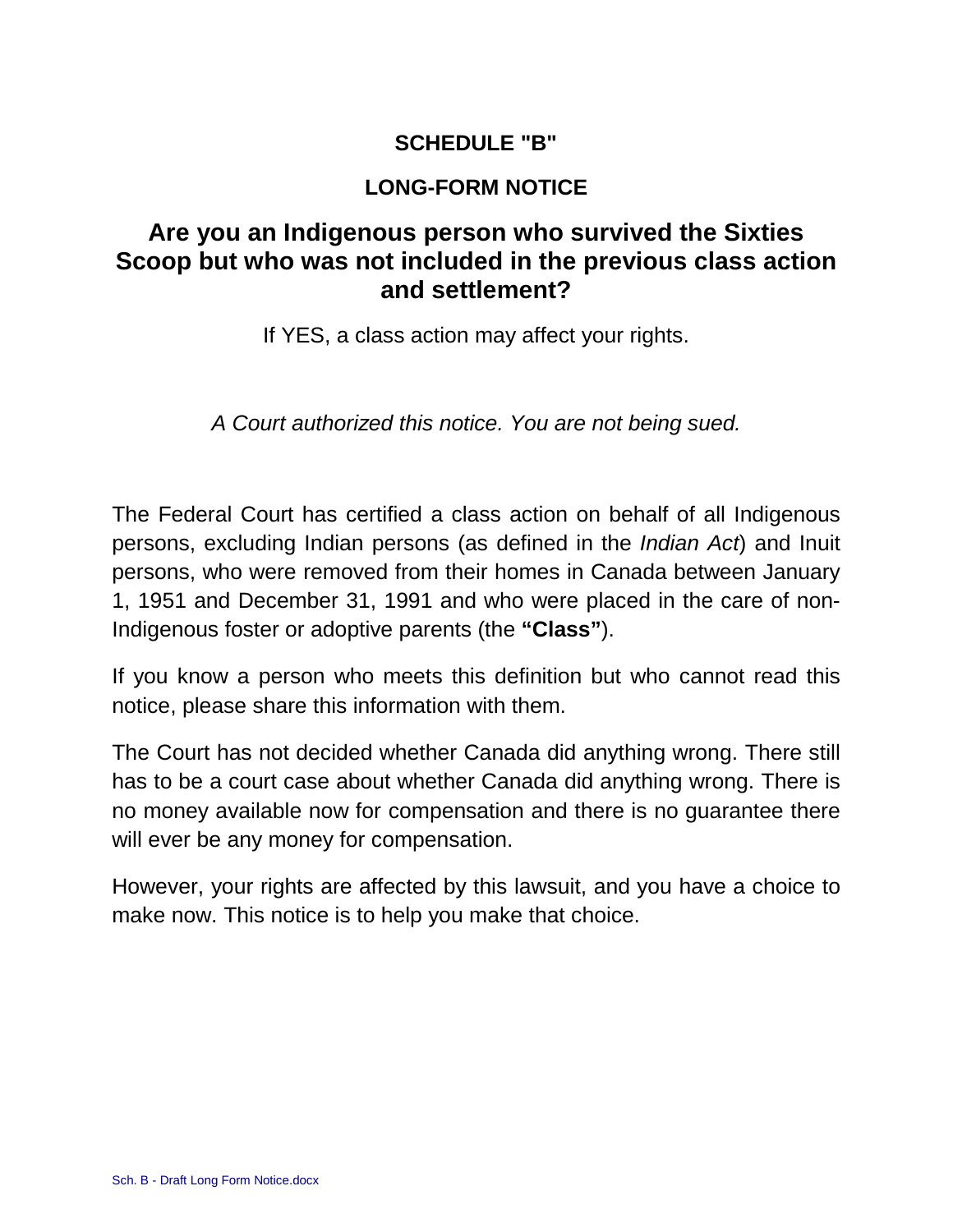| YOUR LEGAL RIGHTS AND OPTIONS AT THIS STAGE |                                                                                                                                                                                                                                                                   |  |
|---------------------------------------------|-------------------------------------------------------------------------------------------------------------------------------------------------------------------------------------------------------------------------------------------------------------------|--|
| <b>DO NOTHING</b>                           | Stay in this lawsuit and wait for the outcome.<br>Share in possible benefits from the outcome<br>but give up certain individual rights.                                                                                                                           |  |
|                                             | By doing nothing, you keep the possibility of<br>getting money or other benefits that may come<br>from a trial or settlement. But, you give up any<br>rights to sue Canada on your own about the same<br>legal claims in this lawsuit.                            |  |
|                                             | Get out of this lawsuit and get no benefits from<br>it. Keep your individual rights.                                                                                                                                                                              |  |
| <b>REMOVE</b><br>YOURSELF (OPT<br>OUT)      | If you ask to be removed (opt out) and money or<br>benefits are later awarded, you will not share in<br>those. But, you keep any rights to sue Canada on<br>your own about the same legal claims in this<br>lawsuit, subject to any applicable limitation period. |  |

Lawyers must prove the claims against Canada at a trial, or a settlement must be agreed to. If money or benefits are obtained, you will be notified about how to ask for your share.

Your options are explained in this notice. To be removed from the lawsuit, you must ask to be removed by September 15, 2021.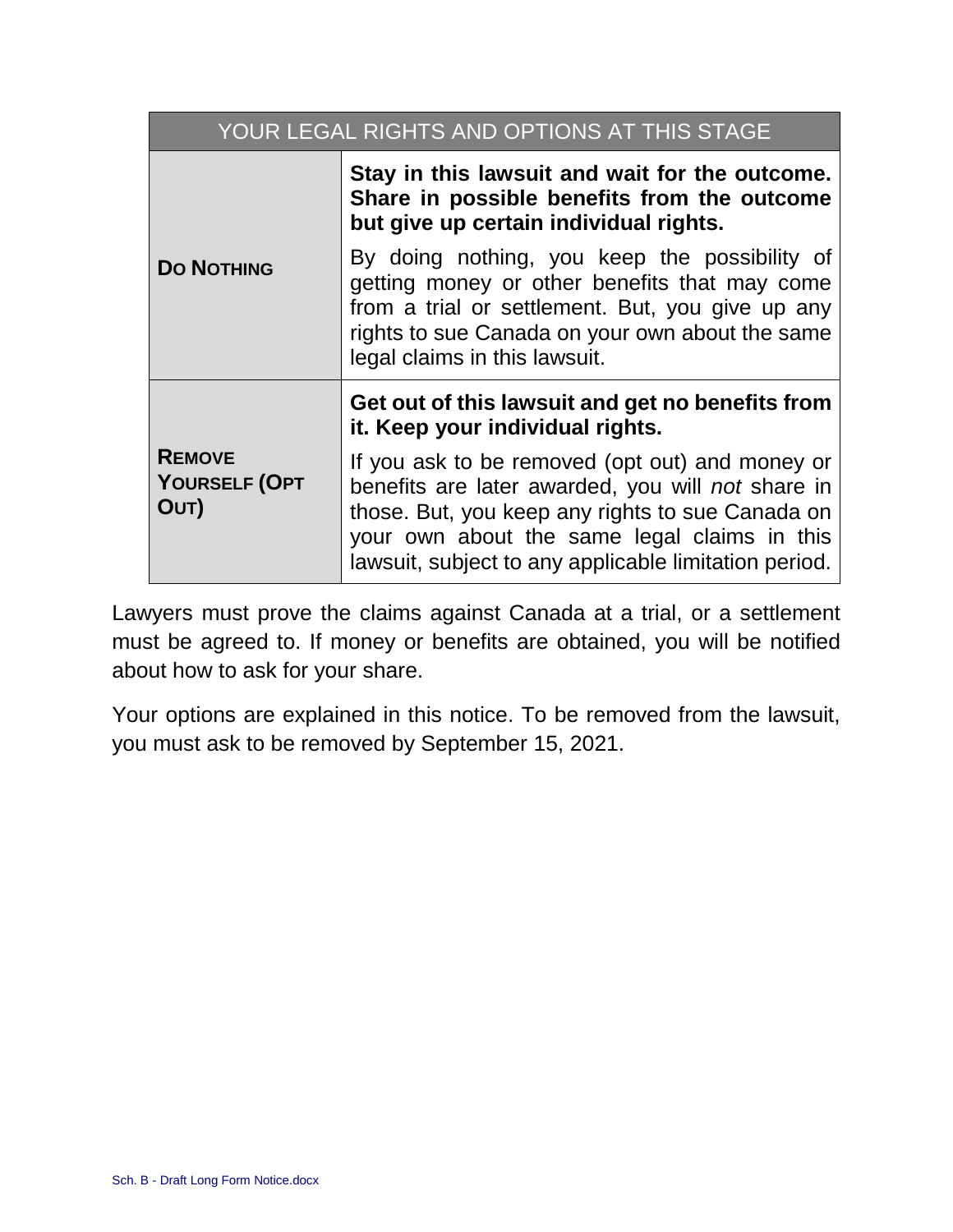# **WHAT THIS NOTICE CONTAINS**

| 1. Why is there a notice?<br>2. What is this lawsuit about?<br>3. What is a class action?<br>4. Who is a member of the Class?<br>5. What are the Plaintiffs asking for?<br>6. Is there any money available now? |  |
|-----------------------------------------------------------------------------------------------------------------------------------------------------------------------------------------------------------------|--|
|                                                                                                                                                                                                                 |  |
| 7. What happens if I do nothing?<br>8. What if I don't want to be in the Class?                                                                                                                                 |  |
|                                                                                                                                                                                                                 |  |
| 9. Do I have a lawyer in the case?<br>10. How will the lawyers be paid?                                                                                                                                         |  |
|                                                                                                                                                                                                                 |  |
| 11. How and when will the Court decide who is right?<br>12. Will I get money after the trial?                                                                                                                   |  |
| Page 6.                                                                                                                                                                                                         |  |
| 13. How do I get more information?                                                                                                                                                                              |  |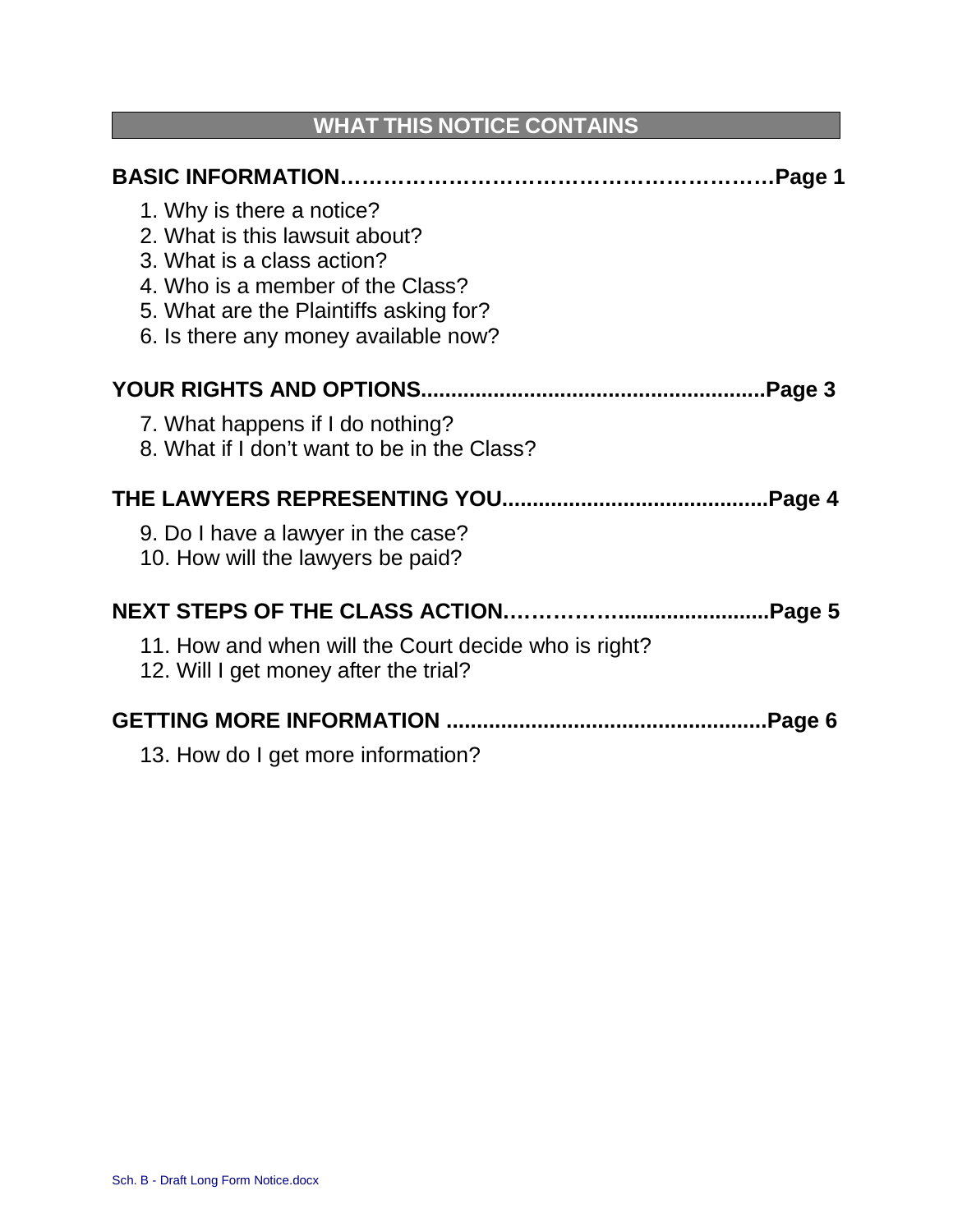# **BASIC INFORMATION**

## **1. Why is there a notice?**

This lawsuit has been "certified" as a class action. This means that the lawsuit meets the requirements for class actions and may proceed to trial. If you are included, you may have legal rights and options before the Court decides whether the claims being made against Canada on your behalf are correct. This notice explains all of these things.

A judge of the Federal Court of Canada is overseeing this case. The case is known as *Varley and Lukowich v. Canada*, Court File No. T-2166-18. The people who sued are called the Plaintiffs. Canada is the Defendant.

## **2. What is this lawsuit about?**

The lawsuit says that Canada failed to prevent the loss of identity among Indigenous children who were placed in the care of non-Indigenous foster or adoptive parents. The lawsuit says that Canada's actions breached the legal duties it owes to the Class Members. Specifically, the lawsuit says that Canada's actions were negligent and breached a fiduciary duty.

Canada denies these claims. The Court has not decided whether the Plaintiffs are right or Canada is right. The lawyers for the Plaintiffs will have to prove their claims in Court.

## **3. What is a class action?**

In a class action, a person or people called the "Representative Plaintiff" or "Representative Plaintiffs" (in this case, Shannon Varley and Sandra Lukowich) sue on behalf of people who have similar claims. All of these people are a "Class" or "Class Members." The court resolves the issues for all class members in one case, except for those who remove themselves from the class by opting out.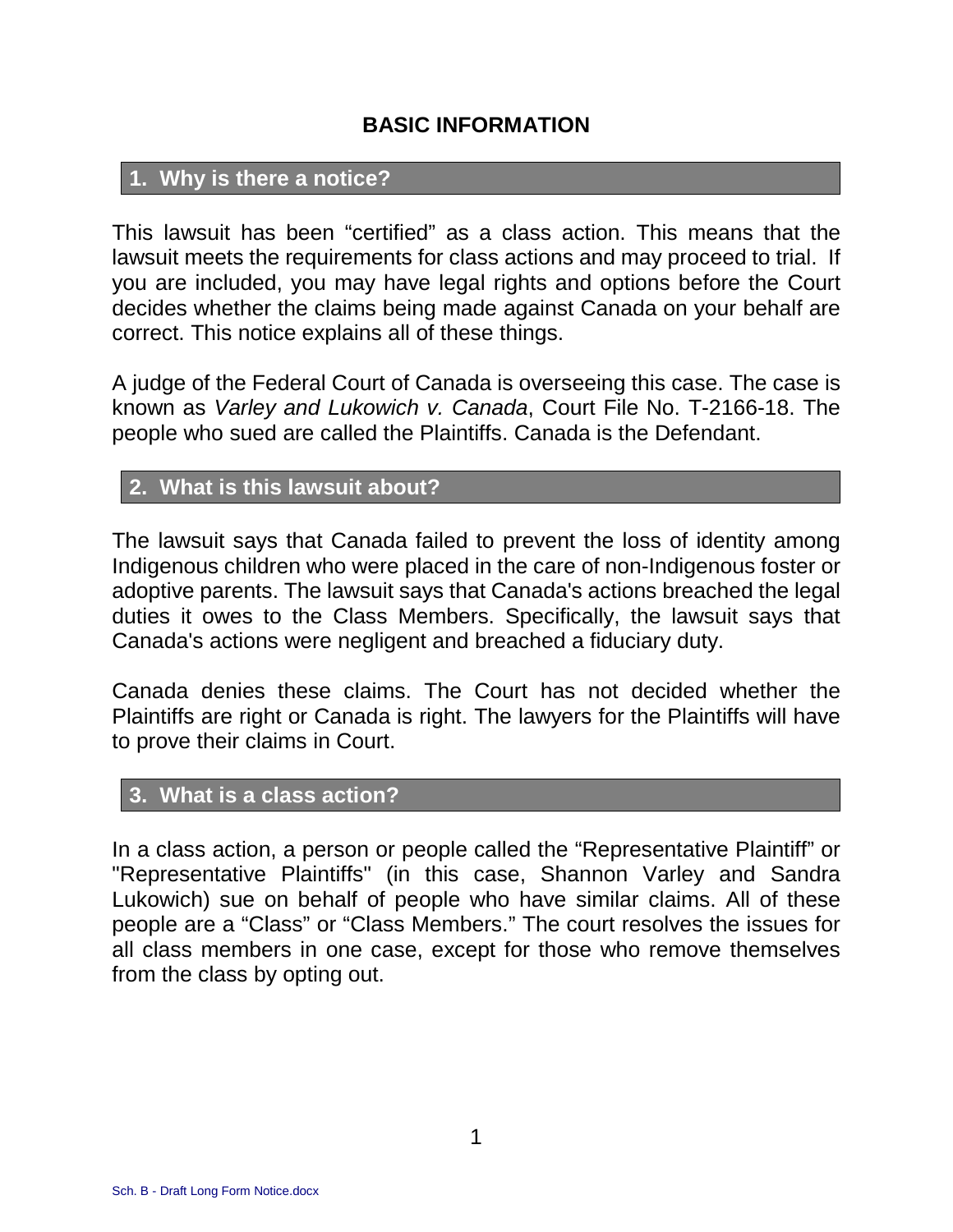# **4. Who is a member of the Class?**

The Class includes all Indigenous persons, excluding Indian persons (as defined in the *Indian Act*) and Inuit persons, who were removed from their homes in Canada between January 1, 1951 and December 31, 1991 and who were placed in the care of non-Indigenous foster or adoptive parents.

# **5. What are the Plaintiffs asking for?**

The Plaintiffs are asking for money and/or other benefits for the Class. They are also asking for lawyers' fees and costs, plus interest.

## **6. Is there any money available now?**

No money or benefits are available now because the Court has not yet decided whether Canada did anything wrong, and the two sides have not settled the case. There is no guarantee that money or benefits will ever be obtained. If they are, you will be notified about how to ask for your share.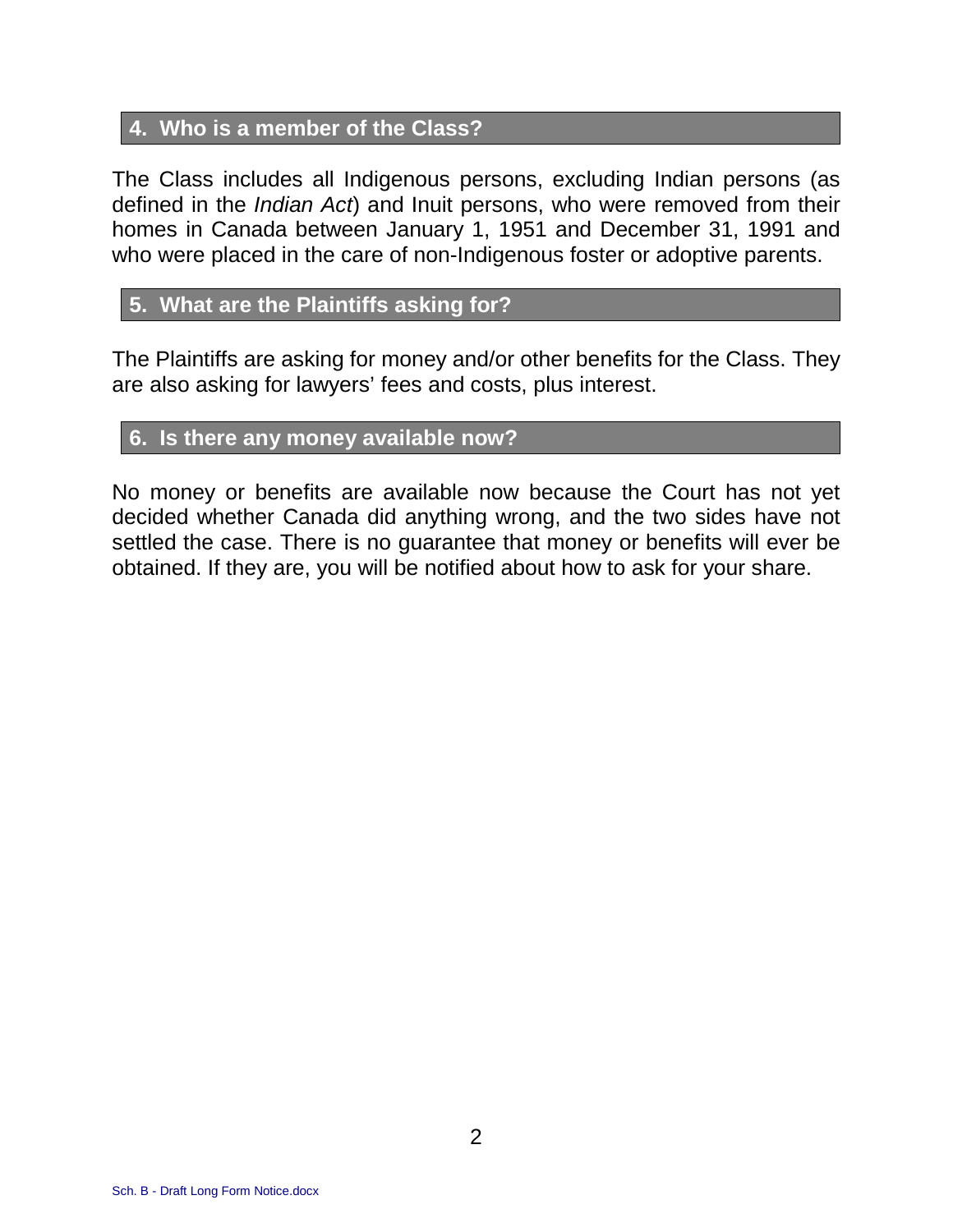# **YOUR RIGHTS AND OPTIONS**

You must decide whether to stay in the Class or whether to remove yourself from the Class by opting out. You have to decide this by September 15, 2021.

# **7. What happens if I do nothing at all?**

If you do nothing you will automatically remain in the lawsuit. You will be bound by all Court orders, good or bad. If any benefit is awarded, you may need to take action in order to receive any benefits.

## **8. What if I don't want to be in the lawsuit?**

If you do not want to be in the lawsuit, you must remove yourself – this is sometimes referred to as "opting out." If you remove yourself, you will not receive any benefit that may be obtained from the lawsuit. You will not be bound by any Court orders and you keep your right to sue Canada as an individual regarding the issues in this case.

To remove yourself, send a letter that says you want to be removed from the Class in *Varley and Lukowich v. Canada.* Include your name, address, telephone number, and signature.

You can also get an **Opt Out Form** at [https://kmlaw.ca/cases/sixties-scoop](https://kmlaw.ca/cases/sixties-scoop-metis-non-status-indian-class-action/)[metis-non-status-indian-class-action/.](https://kmlaw.ca/cases/sixties-scoop-metis-non-status-indian-class-action/) 

You must mail your Opt Out Form postmarked by September 15, 2021 to:

## **Koskie Minsky LLP**

20 Queen Street West, Suite 900, Toronto, ON M5H 3R3

You can also opt out by sending your Opt Out Form to: [metisnonstatus60sscoopclassaction@kmlaw.ca](mailto:metisnonstatus60sscoopclassaction@kmlaw.ca)

You can call 1-866-778-7986 if you have any questions about your rights or how to opt out of the Class.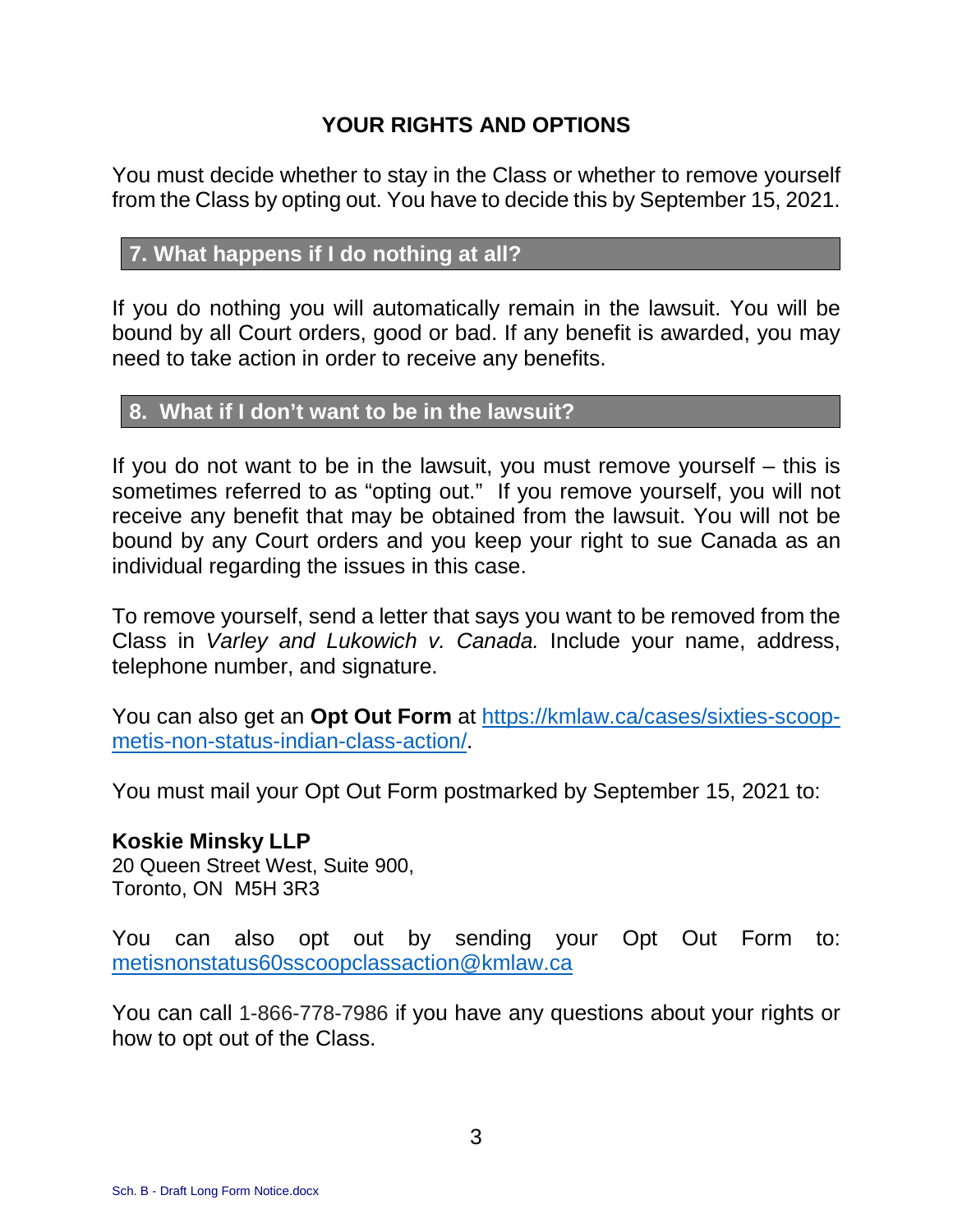## **THE LAWYERS REPRESENTING YOU**

# **9. Do I have a lawyer in the case?**

Yes. The Court has appointed Koskie Minsky LLP and Paliare Roland Rosenberg Rothstein LLP from Toronto, Ontario, to represent you and other Class Members as **"Class Counsel."** You will not be personally charged for these lawyers.

# **10. How will the lawyers be paid?**

Class Counsel will only be paid if the Plaintiffs win a trial or if there is a settlement. The Court has to also approve Class Counsel's request to be paid. The Court will only approve an amount that is fair and reasonable. The fees and expenses could be deducted from any money obtained for the Class, or could be paid separately by the Defendant.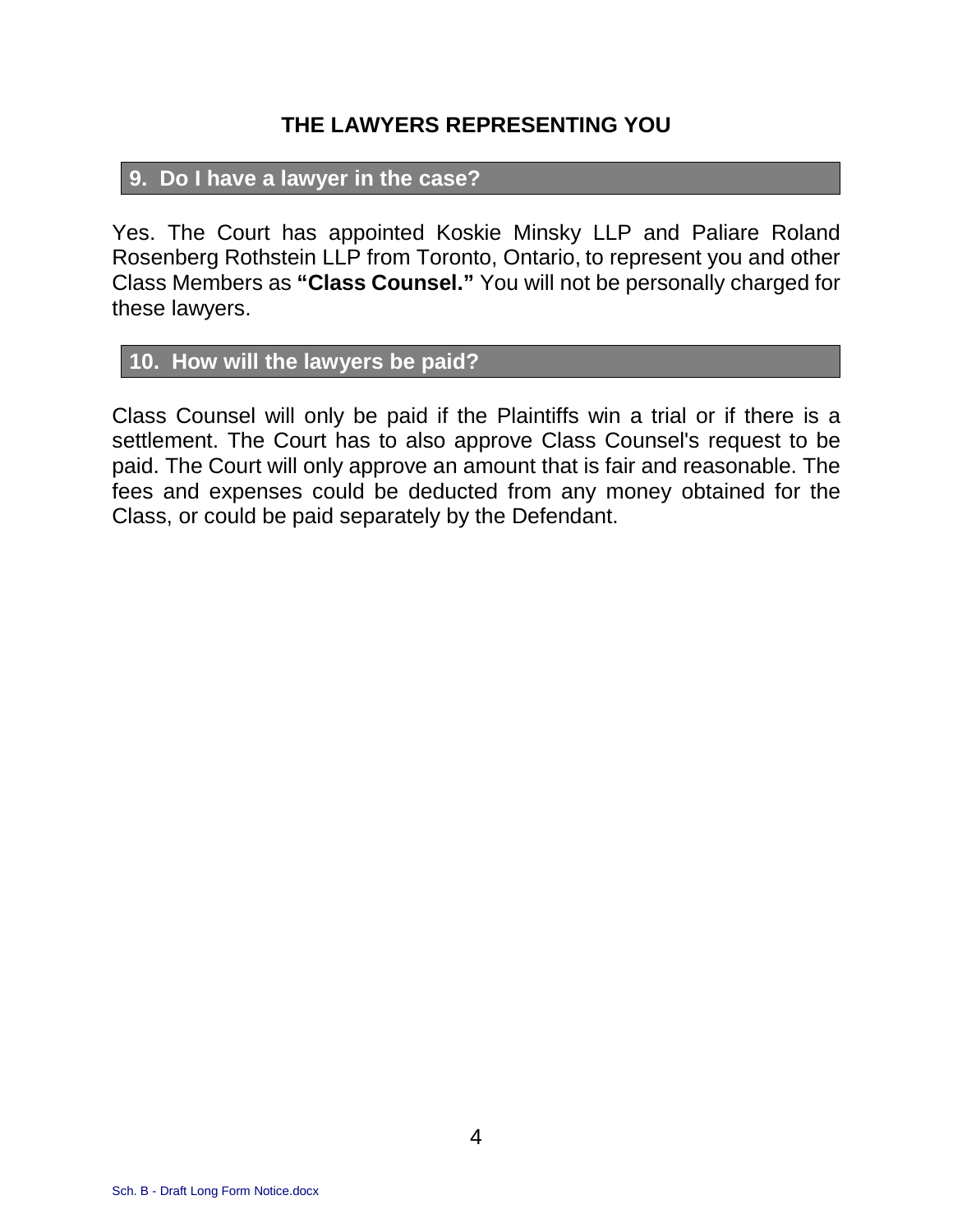# **NEXT STEPS OF THE CLASS ACTION**

## **11. How and when will the Court decide who is right?**

If the lawsuit is not settled, the Plaintiffs will have to prove their claims at a trial that will take place in Toronto, Ontario. During the trial, a Court will hear all of the evidence and decide whether the Plaintiffs or Canada is right about the claims in the lawsuit. There is no guarantee that the Plaintiffs will win any money or benefits for the Class.

## **12. Will I get money after the trial?**

If the Plaintiffs obtain money or benefits as a result of a trial or settlement, you will be notified about how to ask for a share or what your other options are at that time. These things are not known right now.

Important information about the case will be posted on the website for this case as it becomes available. You can visit the website for this case at: <https://kmlaw.ca/cases/sixties-scoop-metis-non-status-indian-class-action/>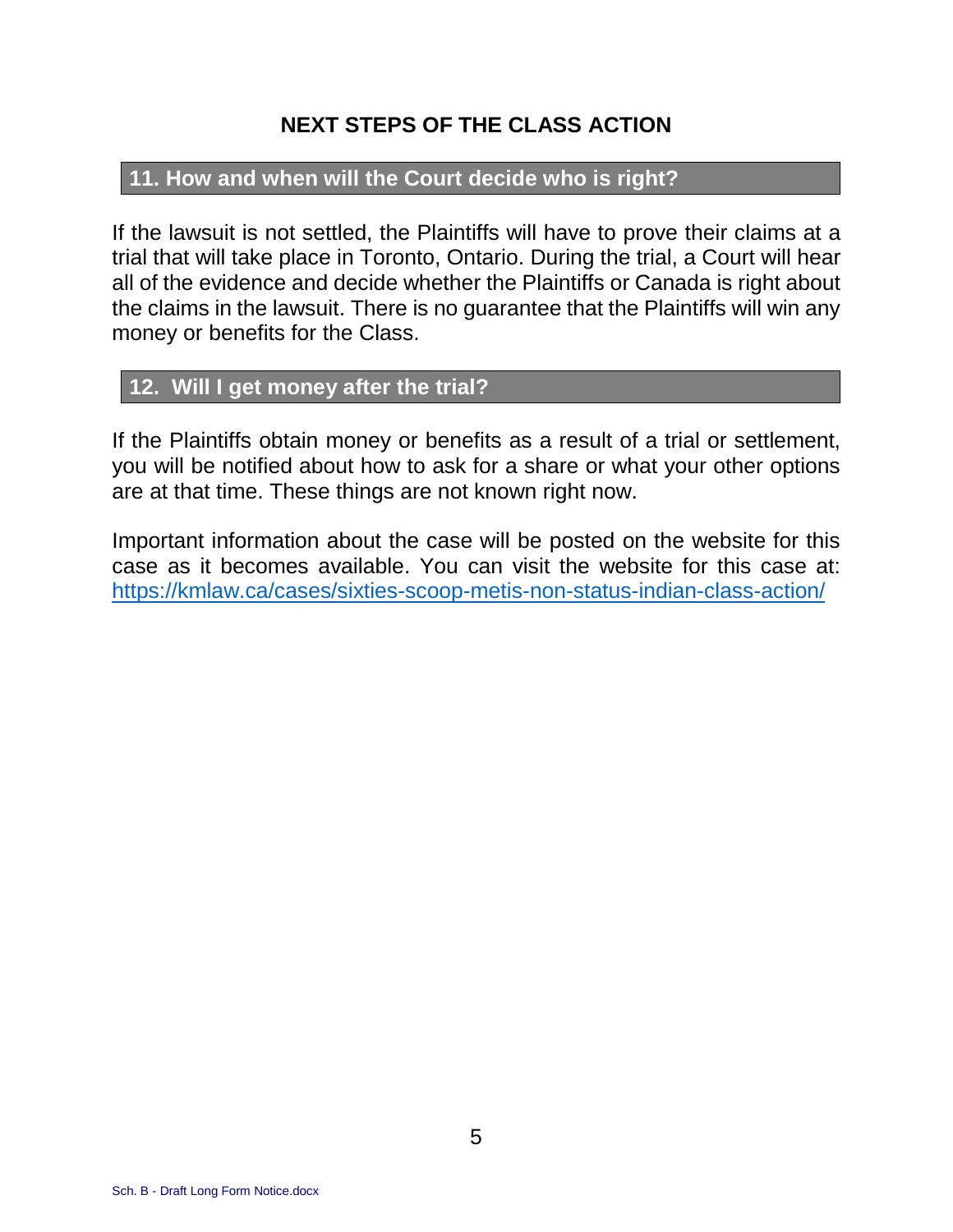# **GETTING MORE INFORMATION**

# **13. How do I get more information?**

You can get more information at [https://kmlaw.ca/cases/sixties-scoop-metis](https://kmlaw.ca/cases/sixties-scoop-metis-non-status-indian-class-action/)[non-status-indian-class-action/.](https://kmlaw.ca/cases/sixties-scoop-metis-non-status-indian-class-action/) 

If you have questions, you can call 1-866-778-7986, send an email to [metisnonstatus60sscoopclassaction@kmlaw.ca](mailto:metisnonstatus60sscoopclassaction@kmlaw.ca), or write to:

**Koskie Minsky LLP**  20 Queen Street West, Suite 900, Toronto, ON M5H 3R3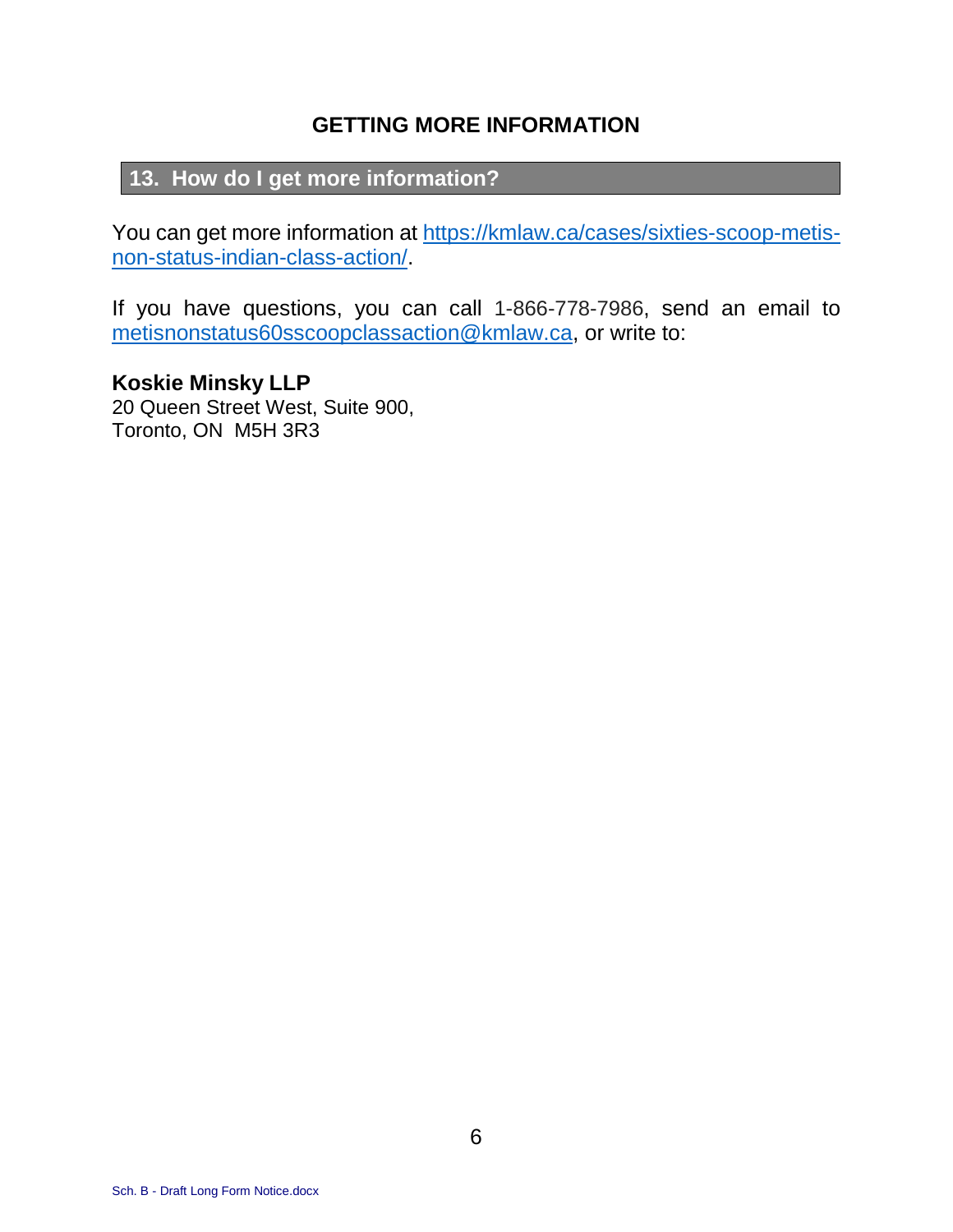## **SCHEDULE "C"**

### *Varley and Day v. The Attorney General of Canada*

### **Notice Plan (Certification)**

The Notice of Certification will be disseminated as follows:

- 1. The long-form and short-form versions of the Notice of Certification will be posted on the Website maintained by Class Counsel.
- 2. The long-form and short-form versions of the Notice of Certification will be posted on a public and accessible website maintained by the Defendant.
- 3. The long-form Notice of Certification will be sent by direct mail to all individuals who have contacted Class Counsel through the Website and provided their physical mailing addresses.
- 4. The long-form Notice of Certification will be sent by email to all individuals who have contacted Class Counsel through the Website and provided their email addresses.
- 5. Class Counsel will maintain a toll-free telephone support line to assist Class Members, family, guardians, or other persons who make inquiries on their own behalf or on behalf of Class Members.
- 6. The short-form Notice of Certification will be published in newspapers across Canada, including:
	- (a) *The Globe and Mail*
	- (b) *National Post*
	- (c) *Calgary Herald*
	- (d) *Edmonton Journal*
	- (e) *Vancouver Sun*
	- (f) *Winnipeg Free Press*
	- (g) *Halifax Chronicle-Herald*
	- (h) *Saint John Telegraph Journal*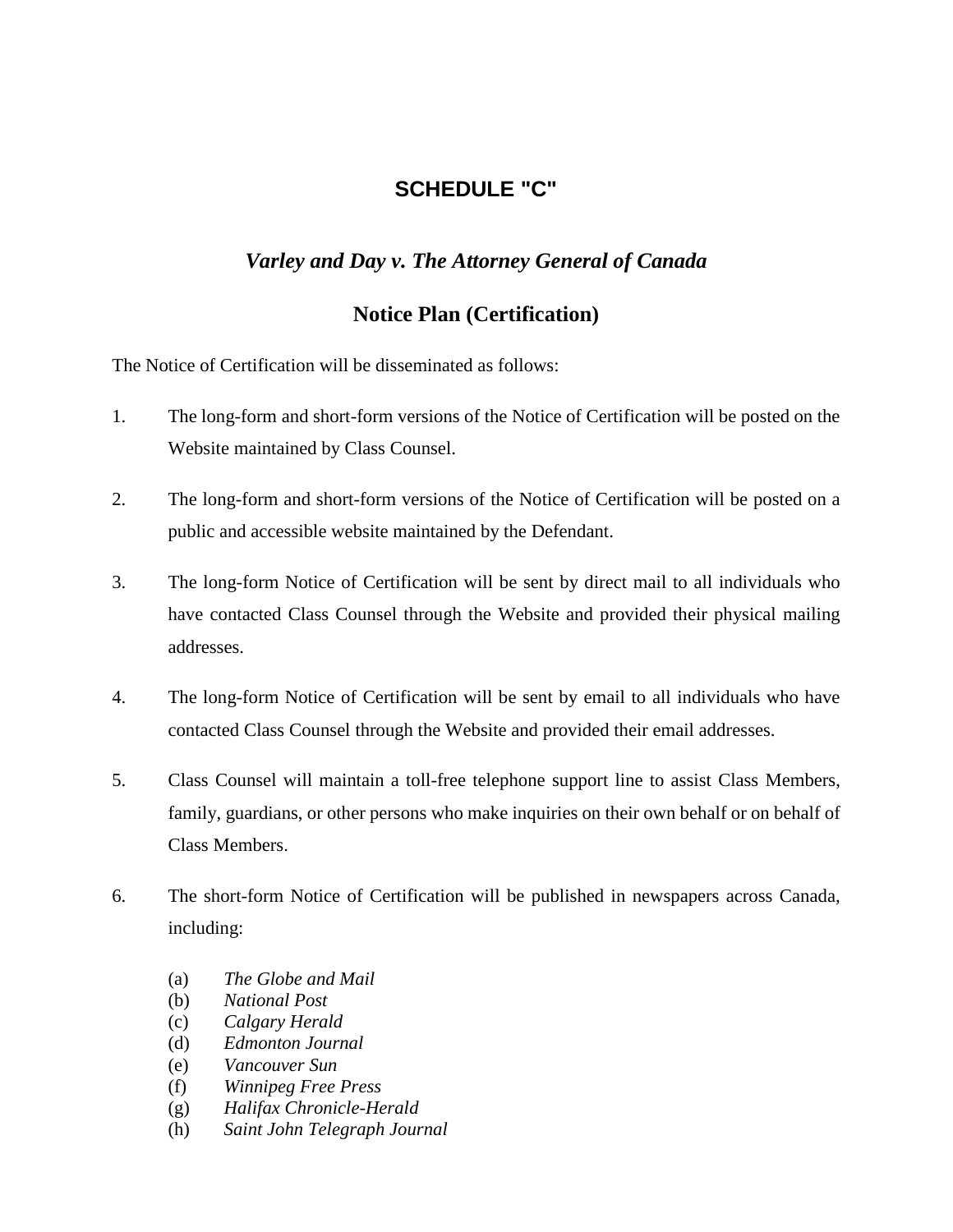- (i) *Charlottetown Guardian*
- (j) *St. John's Telegram*
- (k) *Le Journal de Montréal*
- (l) *Montreal Gazette*
- (m) *Saskatoon Star Phoenix*
- (n) *Regina Leader-Post*
- 7. A notice will be published in Internet banners across the Google Display Network and Facebook.
- 8. The Parties will disseminate the long-form and short-form versions of the Notice of Certification through outreach to extend awareness to Indigenous community agencies and organizations.
- 9. The short-form Notice of Certification will be published in publications active in Indigenous communities, including.
	- (a) *First Nations Drum*
	- (b) *Turtle Island News*
	- (c) *Aboriginal Spirit of Saskatchewan*
	- (d) *Western Native News*
	- (e) *Ha-Shilt-Sa*
	- (f) *Kantou News*
	- (g) *Nunavut News North*
	- (h) *Nuatsiaq News*
	- (i) *NWT News North*
	- (j) *Mi'kmaq-Maliset*
	- (k) *Windspeaker*
- 10. The long-form and short-form versions of the Notice of Certification will be provided to any Class Member who requests them.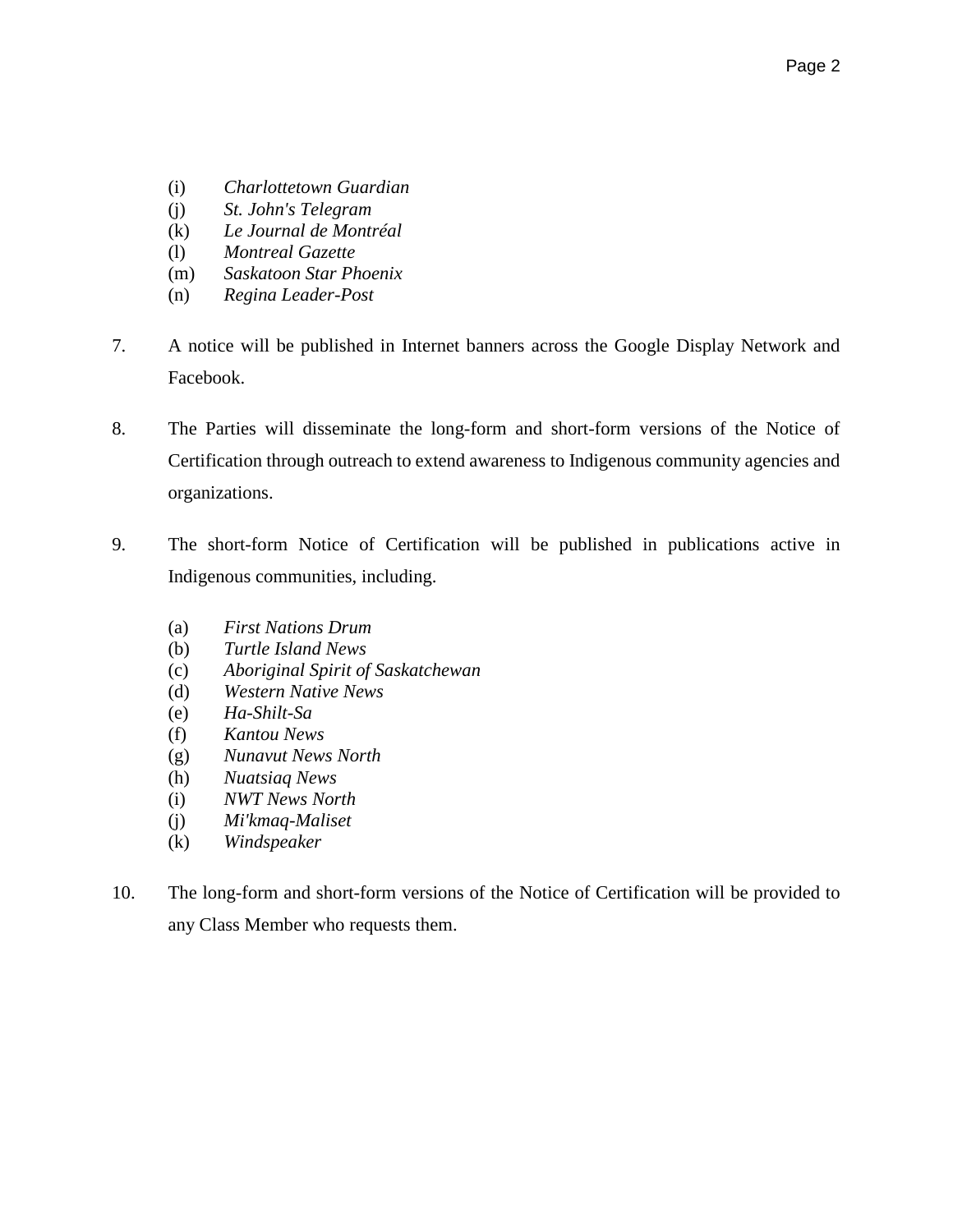# **SCHEDULE "D"**

# **OPT OUT FORM**

Mail to: **Koskie Minsky LLP**  20 Queen Street West, Suite 900 Toronto, ON M5H 3R3

Email: [metisnonstatus60sscoopclassaction@kmlaw.ca](mailto:metisnonstatus60sscoopclassaction@kmlaw.ca)

This is **NOT** a claim form.

Completing this opt out form will **exclude you from receiving any compensation arising out of any settlement or judgment in this class proceeding noted below:**

COURT FILE NO.: T-2166-18

### FEDERAL COURT OF CANADA

### PROPOSED CLASS PROCEEDING

**BETWEEN** 

Shannon Varley and Sandra Lukowich

**Plaintiffs** 

AND

The Attorney General of Canada

Defendant

**I understand that by opting out of this class proceeding I am confirming that I do NOT wish to participate in this class proceeding. I do NOT wish to receive any benefit that may be obtained from the lawsuit.**

I understand that I must mail this opt-out form before September 15, 2021, or else it will **NOT** be valid.

I understand that any individual claim I may have must be commenced within an applicable limitation period or else it will be legally barred. I understand that the filing of this class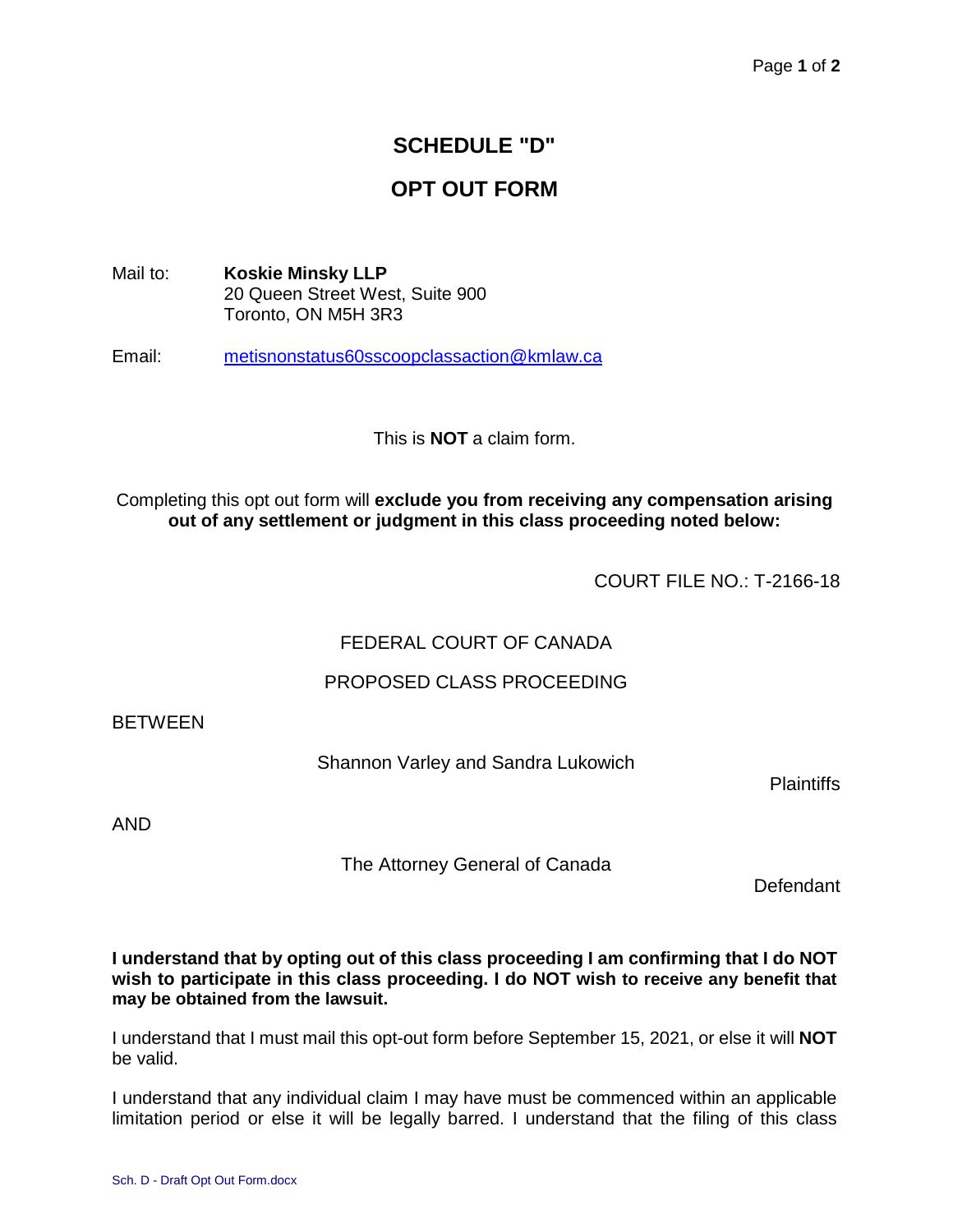proceeding suspended the running of the limitation period from the time the class proceeding was filed. The limitation period will **resume running against me** if I opt out of this class proceeding.

I understand that by opting out, I take full responsibility for the resumption of the running of any relevant limitation period and for taking all necessary legal steps to protect any claim I may have.

| Name of Class Member            | Signature of Class Member Opting Out<br>or Name and signature of Guardian of Property<br>(if applicable)                                                                                                                       |
|---------------------------------|--------------------------------------------------------------------------------------------------------------------------------------------------------------------------------------------------------------------------------|
| Telephone: ____________________ |                                                                                                                                                                                                                                |
|                                 |                                                                                                                                                                                                                                |
| Name of Witness                 | <b>Signature of Witness</b>                                                                                                                                                                                                    |
| Telephone: ___________________  | Date: the contract of the contract of the contract of the contract of the contract of the contract of the contract of the contract of the contract of the contract of the contract of the contract of the contract of the cont |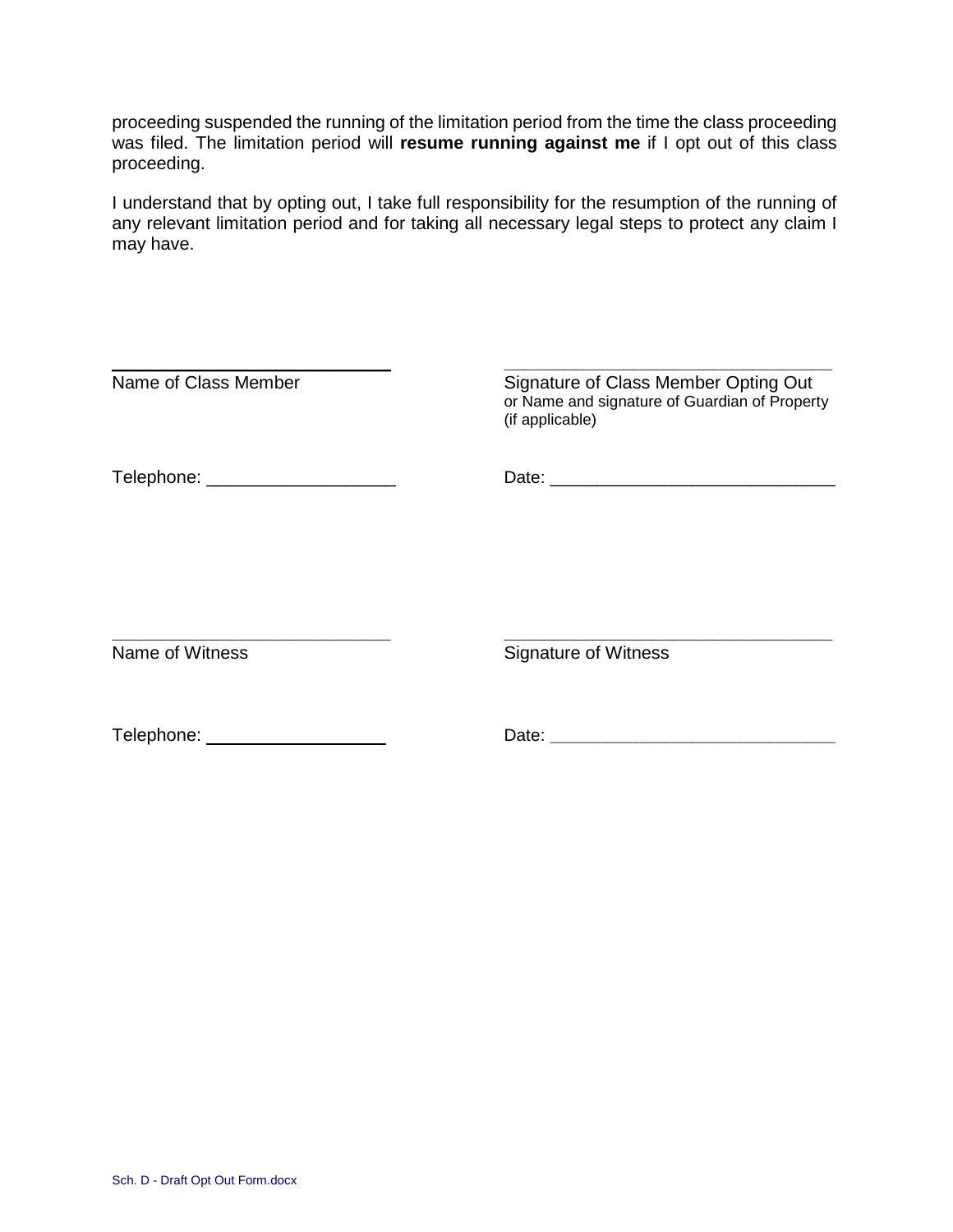### **SCHEDULE "E"**

## *Brian Day v. The Attorney General of Canada*

### **Litigation Plan**

### **A. COMMON ISSUES AND CERTIFICATION MOTION**

1. At the certification motion, the Plaintiff will seek to certify this action as a class proceeding on behalf of (collectively, the "**Class**"):

All Indigenous persons, excluding Indian persons (as defined in the *Indian Act*) and Inuit persons, who were removed from their homes in Canada between January 1, 1951 and December 31, 1991 and who were placed in the care of non-Indigenous foster or adoptive parents.

- 2. At the certification motion, the Plaintiff will seek certification of the following common issues:
	- (a) Did Canada have a fiduciary duty to take reasonable steps to prevent all Indigenous persons, excluding Indian (as defined in the *Indian Act*) and Inuit persons, who were placed in the care of non-Indigenous foster or adoptive parents from losing their Indigenous identities?
	- (b) If the answer to (a) is yes, did Canada breach this duty?
	- (c) Did Canada owe a common law duty of care to take reasonable steps to prevent all Indigenous persons, excluding Indian (as defined in the *Indian Act*) and Inuit persons, who were placed in the care of non-Indigenous foster or adoptive parents from losing their Indigenous identities?
	- (d) If the answer to (c) is yes, did Canada breach this duty?
	- (e) If the answer to either (b) or (d) is yes, can the Court make an aggregate assessment of some or all of the damages suffered by the Class as part of the common issues trial?
	- (f) If the answer to either or (b) or (d) is yes, is an award of punitive damages warranted?
	- (g) If the answer to (f) is yes, what amount of punitive damages ought to be awarded?

(the **"Common Issues"**)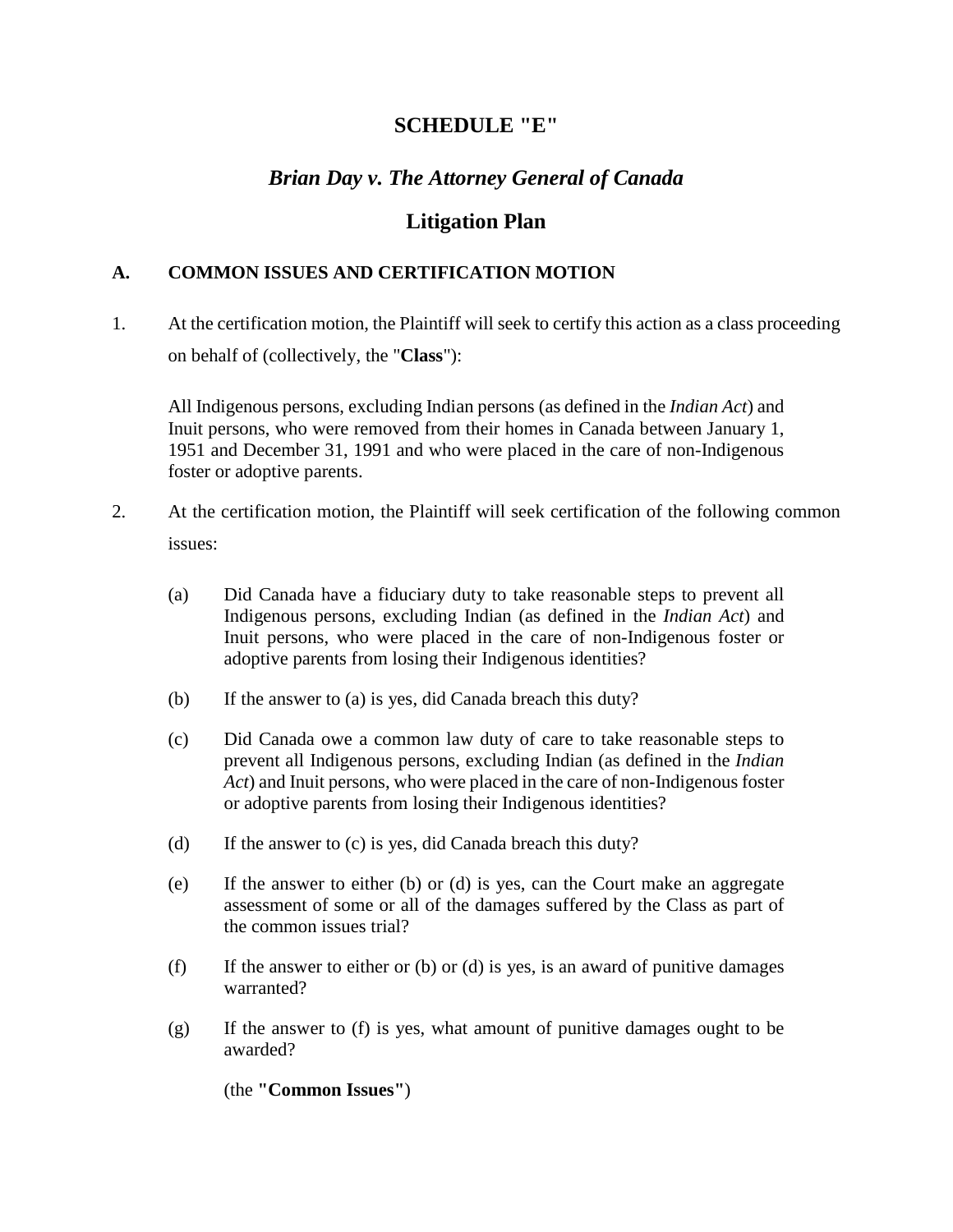#### **B. NOTIFICATION OF CERTIFICATION AND OPT OUT PROCEDURE**

- 2. The Plaintiff will request that the Court settle the form and content for notification of the certification of this action (the "**Notice of Certification**"), the timing and manner of providing Notice of Certification and set out an opt-out date as being **four (4) months** following the date of the issuance of the certification order.
- 3. Notice of Certification will be disseminated as follows:
	- (a) by posting a notice on class counsels' and the Administrator's (defined below) website;
	- (b) by forwarding the notice to any class member who requests it;
	- (c) by the Administrator establishing a toll-free telephone support line to provide assistance to class members, family, guardians or other persons who make inquiries on their own behalf or on behalf of class members;
	- (d) by publishing the notice in newspapers across Canada, including *The Globe and Mail*, *National Post*, *Calgary Herald*, *Edmonton Journal*, *Vancouver Sun*, *Winnipeg Free Press*, *Halifax Chronicle-Herald*, *Saint John Telegraph Journal*, *Charlottetown Guardian*, *St. John's Telegram*, *Le Journal de Montréal*, *Montreal Gazette*, *Saskatoon Star Phoenix*, and the *Regina Leader Post*;
	- (e) by posting the notice in Internet banners across the Google Display Network and Facebook;
	- (f) by performing organizational outreach to extend awareness to Aboriginal agencies and organizations;
	- (g) by publishing a notice in the Aboriginal publications, including *First Nations Drum*, *Turtle Island News*, *Aboriginal Spirit of Saskatchewan*, *Western Native News*, *Ha-Shilt-Sa*, *Kantou News*, *Nunavut News North*, *Nuatsiaq News*, *NWT News North*, *Mi'kmaq-Maliset*, and *Windspeaker*; and
	- (h) by such other notice as counsel may request and the Court directs.
- 4. The costs of the notice program set out in paragraph 3 above are to be borne by the Defendant.
- 5. The Plaintiff will ask the Court to approve an opt-out form to be used by class members wishing to opt out of the class action, which will require the class member to provide sufficient information to establish their membership in the class.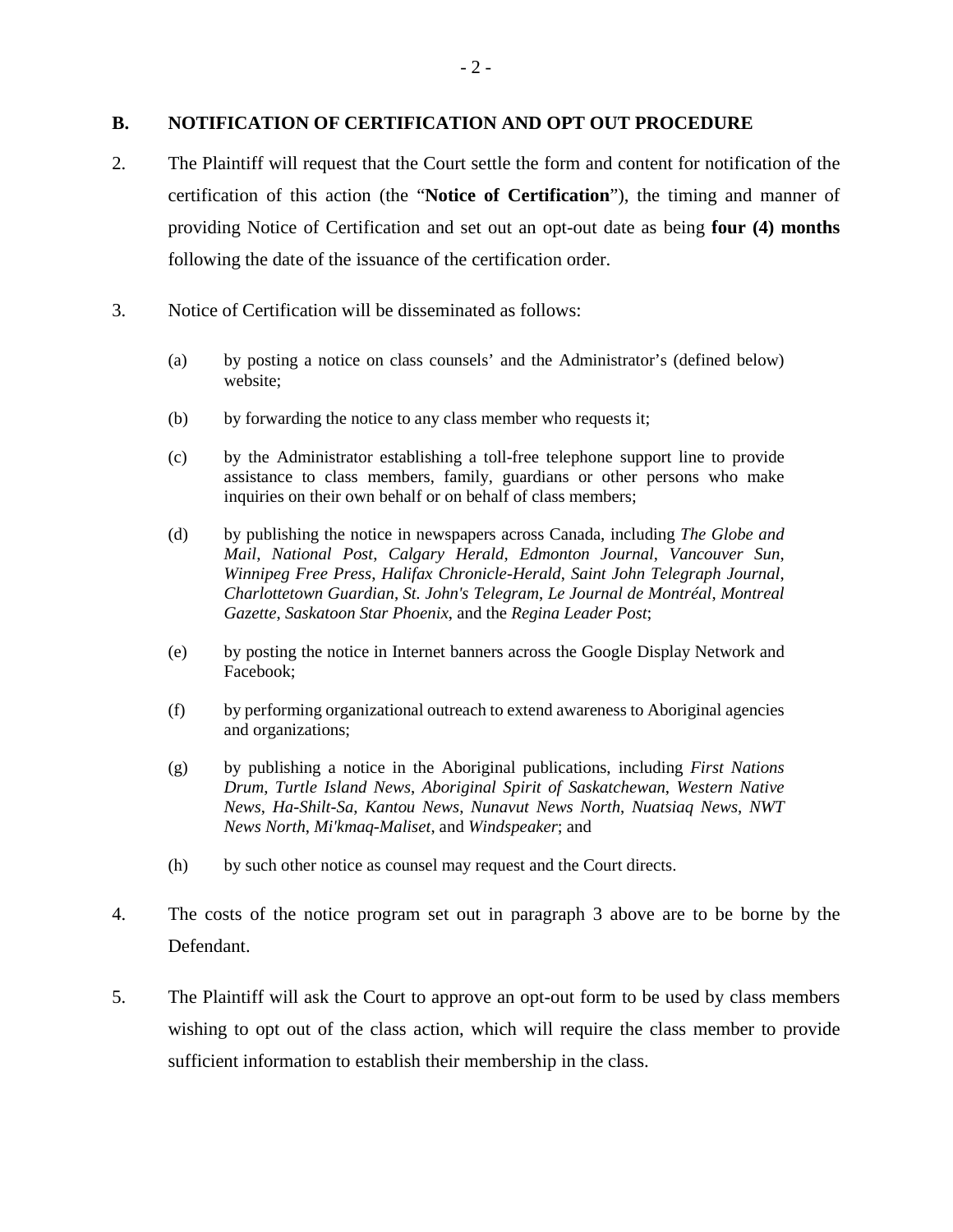- 6. The Plaintiff will ask that the Court appoint an Administrator to organize and receive opt out forms or other written documentation from any class member opting out of the class action. Only written elections to opt out will be accepted and must be delivered to the administrator within the aforementioned deadline.
- 7. Within sixty (60) days after the expiration of the opt-out period, the administrator will deliver to the Court and the parties an affidavit listing the names of all persons who have opted out of the class action.

### **C. LITIGATION STEPS PRIOR TO THE DETERMINATION OF THE COMMON ISSUES**

### **Pleadings and Production**

- 8. The Defendant shall serve a statement of defence within sixty (60) days from the date of certification order.
- 9. The Plaintiff shall have thirty (30) days from service of the Defendant's statement of defence to serve a reply, if any.
- 10. Within ninety (90) days from the certification order, the parties shall agree upon a timetable for production of documents and examinations, to be approved by the Court.
- 11. The Plaintiff shall apply for such further directions as may be required.

### **Case Management Conference ("CMC")**

- 12. The Plaintiff proposes that a CMC of this action be fixed for hearing within 90 days of the certification order to:
	- (a) address the following issues:
		- (i) content of documentary productions and deadline;
		- (ii) deadline for examinations for discovery;
		- (iii) deadline for motions arising from examinations for discovery;
		- (iv) deadline for re-attendances at examinations for discovery, if any;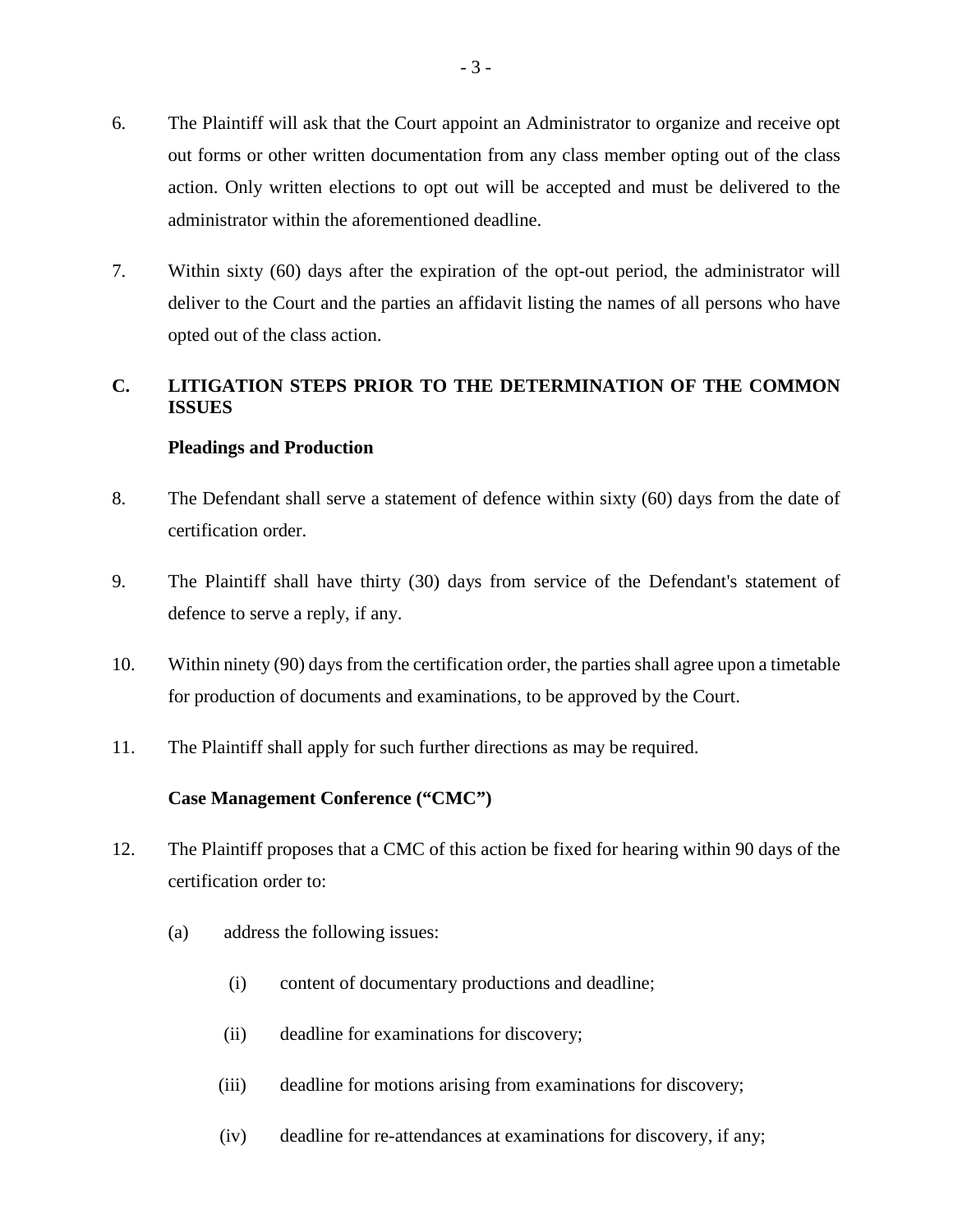- (v) deadline for service of trial record;
- (vi) deadline for requests to admit; and
- (vii) deadline for exchange of expert reports;
- (b) set dates for further CMCs as necessary.

#### **Common Issues Trial**

13. The common issues trial will determine the Common Issues at a time and place fixed by the Court, in the City of Toronto or otherwise in accordance with the order of the Court.

### **D. LITIGATION STEPS FOLLOWING THE DETERMINATION OF COMMON ISSUES FAVOURABLE TO THE CLASS**

#### **Notice of Resolution of Common Issues**

- 14. The Court settle the form and content for notification of the resolution of the Common Issues and the claims and individual issues processes, if applicable ("**Notice of Resolution**"), the timing and manner of providing the Notice of Resolution ("**Resolution Notice Plan**") and requiring class members to file claims ("**Claim Forms**") by a fixed date with a person designated by the Court (the "**Administrator**").
- 15. The Plaintiff suggests a similar method of notice be ordered as per paragraph 3, above.

#### **Valuation of Damages**

- 16. Assuming that one or more of Common Issues (a)-(g) are resolved in favour of the Plaintiff, the Plaintiff will propose the following methods for assessing and distributing damages for the class members as follows:
	- (a) aggregate damages to be distributed on a *pro-rata* basis; and
	- (b) if necessary, damages of individual claimants to be determined in individual assessments in a manner to be determined by the Court.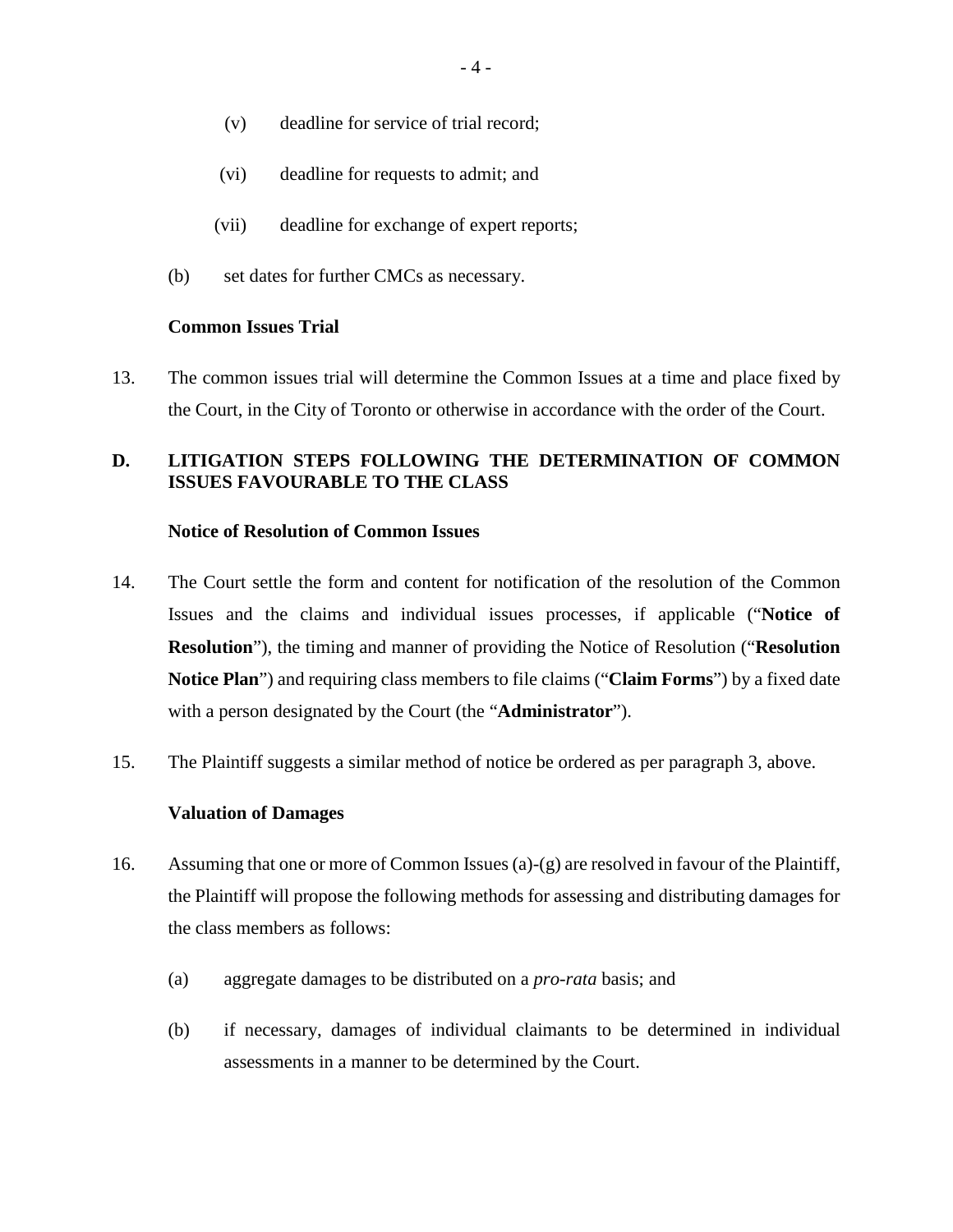#### **Resolution of the Individual Issues**

- 17. The Plaintiff is seeking an aggregate assessment of monetary relief as a common issue. If aggregate damages are not awarded, or if the Court concludes that assessments are required in addition to a determination of aggregate damages, it may still be necessary to establish a procedure in accordance with section 334.26 of the *Federal Courts Rules* to determine the individual damages of Class Members, or any other individual issues as directed by the Court.
- 18. Within ninety (90) days of the issuance of the judgment on the common issues, the parties will convene for argument relating to section 334.26 of the *Federal Courts Rules* to determine the appropriate process to determine the individual issues, if any.
- 19. At that hearing, both parties will be at liberty to make submissions regarding the methodology for resolving the remaining individual issues. Potential methods include claims processes, references, mini-trials, mediations, arbitrations, or other means approved by the Court pursuant to section 334.26 of the *Federal Courts Rules*. At this time, the Plaintiff intends to propose a method of resolving outstanding individual issues as set out below.
- 20. The Court will be asked to specify procedures and deadlines by which class members shall identify themselves as claimants wishing to make claims for individual compensation.
- 21. The Plaintiff will ask the Court to settle the form and content the Notice of Resolution and to set a date by which class members will be required to file a claim with the Administrator.
- 22. The Plaintiff will ask the Court to order that the Notice of Resolution be distributed in accordance with the Resolution Notice Plan set out above, except it shall not be mailed to class members who validly opted out of the class action.
- 23. The Plaintiff anticipates that given the nature of the damages suffered by class members, adjudication of the claims could be resolved through an efficient process which could involve the following steps, and which would be subject to the Court's discretion: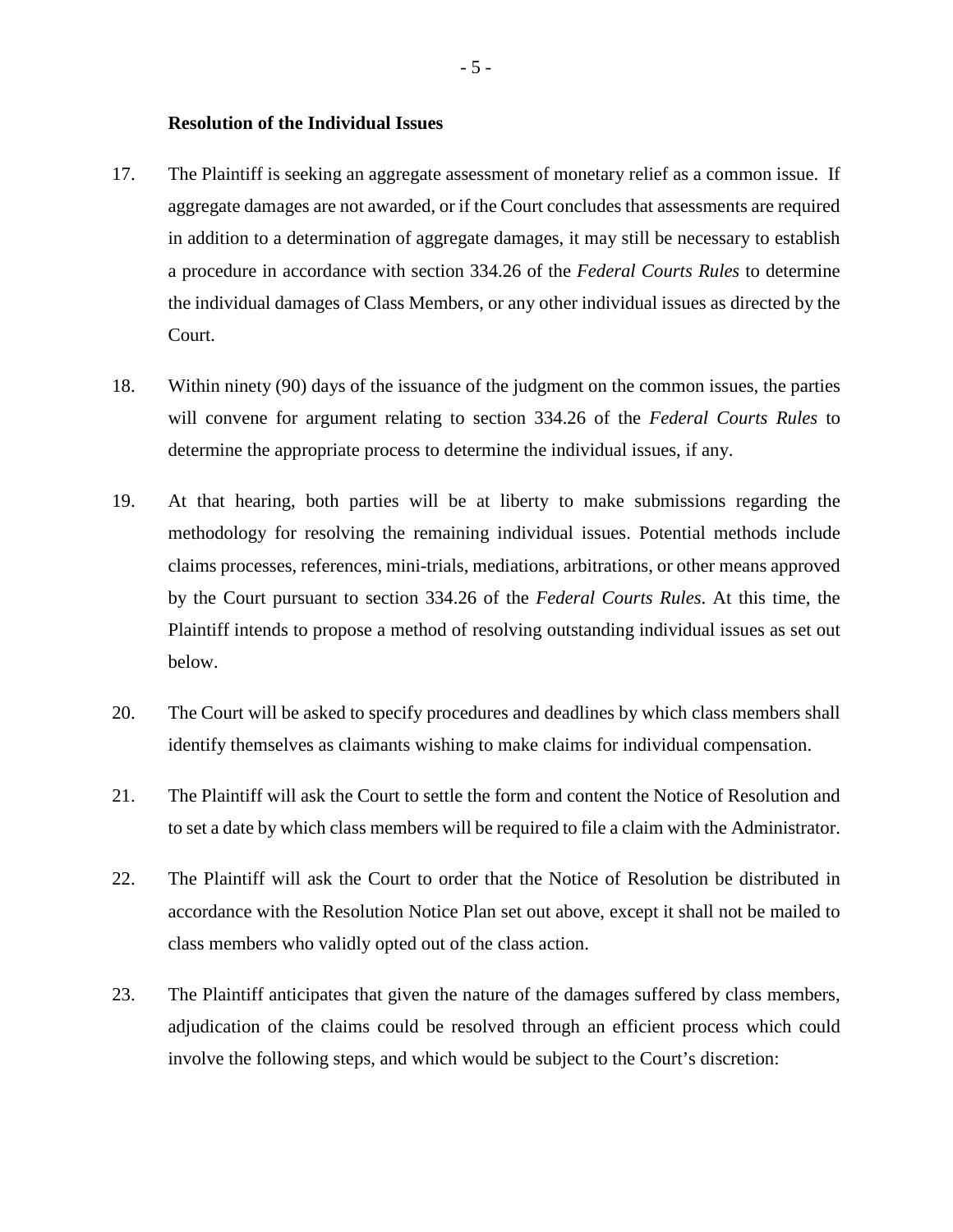- (a) Each claimant could submit a claim form to a referee appointed by the Court (the "**Referee**"). The claim form shall include supporting documentation and expert evidence, as applicable.
- (b) The Referee shall deliver a copy of the claim form and any supporting documentation and expert evidence to the Defendant.
- (c) The Defendant shall have thirty days following receipt of the claim form and documentation, or such other time period as may be set by the Court, in which to file with the Referee a written opposition to all or part of the claim, including responding documentation and/or expert evidence. The written opposition shall state the reasons for the opposition and shall be deemed to constitute their response. The Defendant shall attach all supporting documentation and expert evidence, as applicable.
- (d) On request by either of the parties, the Referee shall determine what if any additional production is required by either party, what examination may be conducted, and whether participation by any other parties is necessary in the process.
- (e) The Referee shall communicate his/her decisions in writing to the claimant and to the Defendant.
- (f) The assessment of damages may be in writing or by means of oral hearing, depending on the nature and complexity of the claim and the severity of the alleged damages, in accordance with the Court's determination. The availability and manner of appeal procedures will be determined by the Court.
- (g) It may be possible to categorize and value claims in accordance with a grid according to the nature and severity of the damages, as agreed to by the parties or as ordered by the Court.

#### **E. MISCELLANEOUS REQUIREMENTS OF THE LITIGATION PLAN**

#### **Registration of Potential Class Members**

- 24. The Plaintiff will develop a confidential web-based registration system as well as a telephone hotline which will permit potential class members to contact Class Counsel and provide information necessary to assist in the advancement of the action.
- 25. The Plaintiff has a team of clerks devoted to communication with class members, including the class members in this action.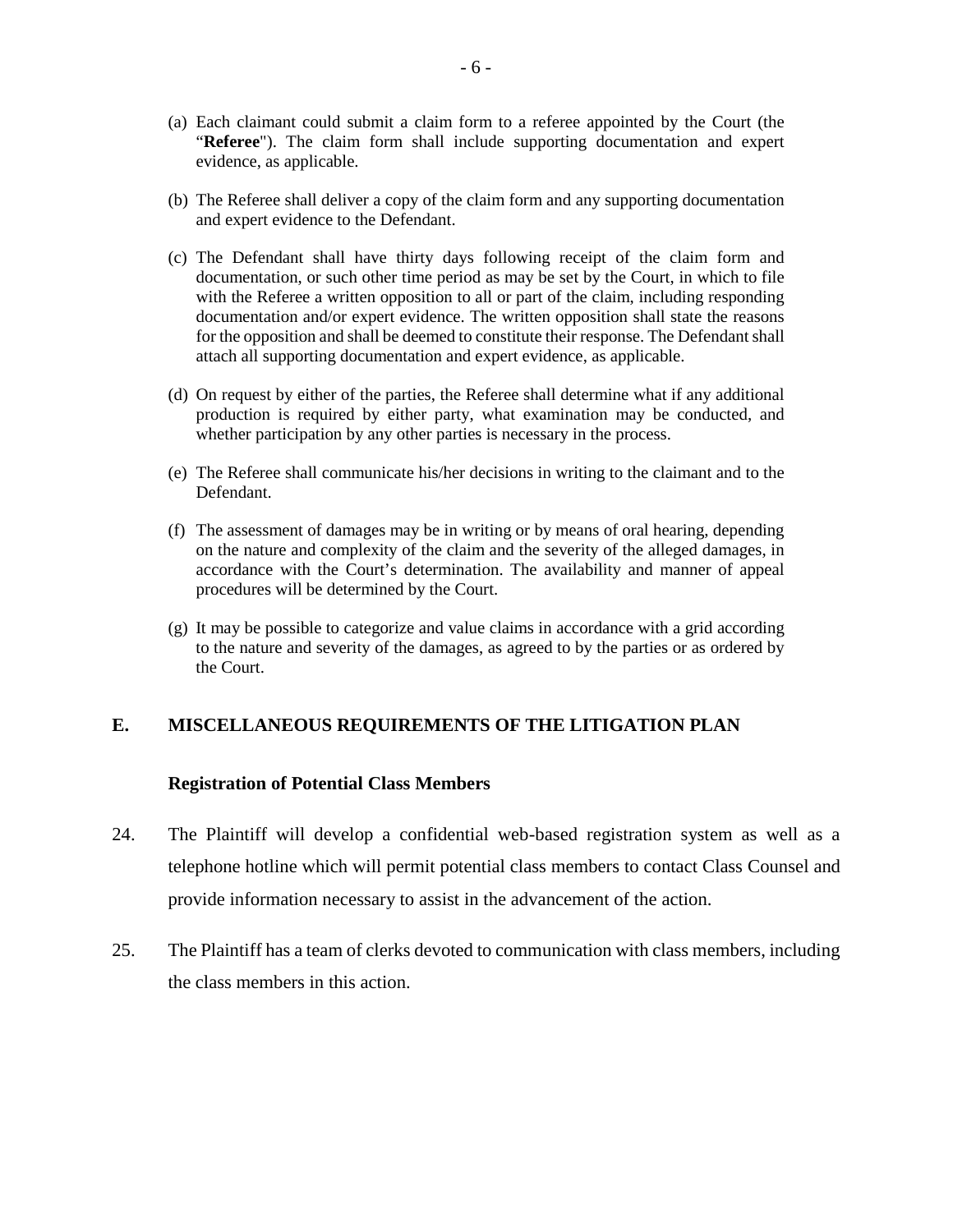#### **Review of the Plan**

- 26. This Litigation Plan may be reconsidered and revised under the continuing casemanagement authority of the Court after the determination of the Common Issues or upon application by the parties.
- 27. Class Counsel's legal fees are subject to Court approval under the *Federal Courts Rules.*

#### **Claims Administration**

- 28. Plaintiff's counsel will propose that the Administrator provide the claims administration for any settlement achieved, for global damages distribution and individual damages determinations.
- 29. If a settlement is achieved and a settlement fund is provided, the Administrator will administer payments out of the fund to claimants based on the procedures set out above, with approval and/or modification by the Court.

#### **Class Action Website**

30. From time to time, Class Counsel will provide updates, post frequently asked questions and answers, and post other documentation relating to the class action on its own website.